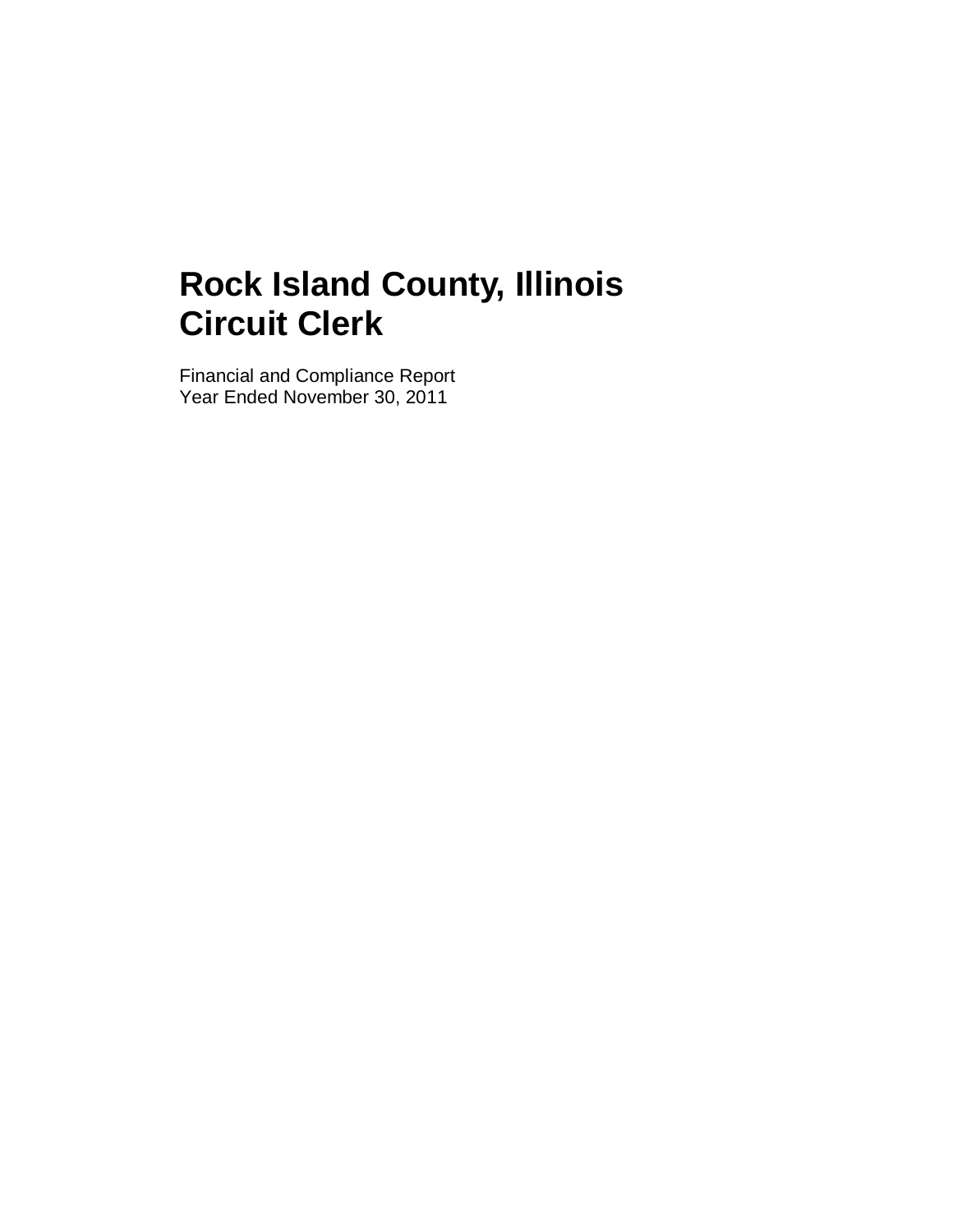### **Contents**

| <b>Independent Auditor's Report</b>                                                                                                                                                                                                           | $1 - 2$             |
|-----------------------------------------------------------------------------------------------------------------------------------------------------------------------------------------------------------------------------------------------|---------------------|
| <b>Financial Statements</b><br>Statement of assets and liabilities - Fiduciary Fund, Agency Fund<br>Notes to financial statement                                                                                                              | $4 - 5$             |
| <b>Supplementary Information</b><br>Statement of changes in assets and liabilities - Agency Fund<br>Report J - Annual Financial Report<br>Note to Report J - Annual Financial Report                                                          | 6<br>$7 - 18$<br>19 |
| <b>Compliance</b><br>Independent auditor's report on internal control over financial reporting and on<br>compliance and other matters based on an audit of financial statements<br>performed in accordance with Government Auditing Standards | $20 - 21$           |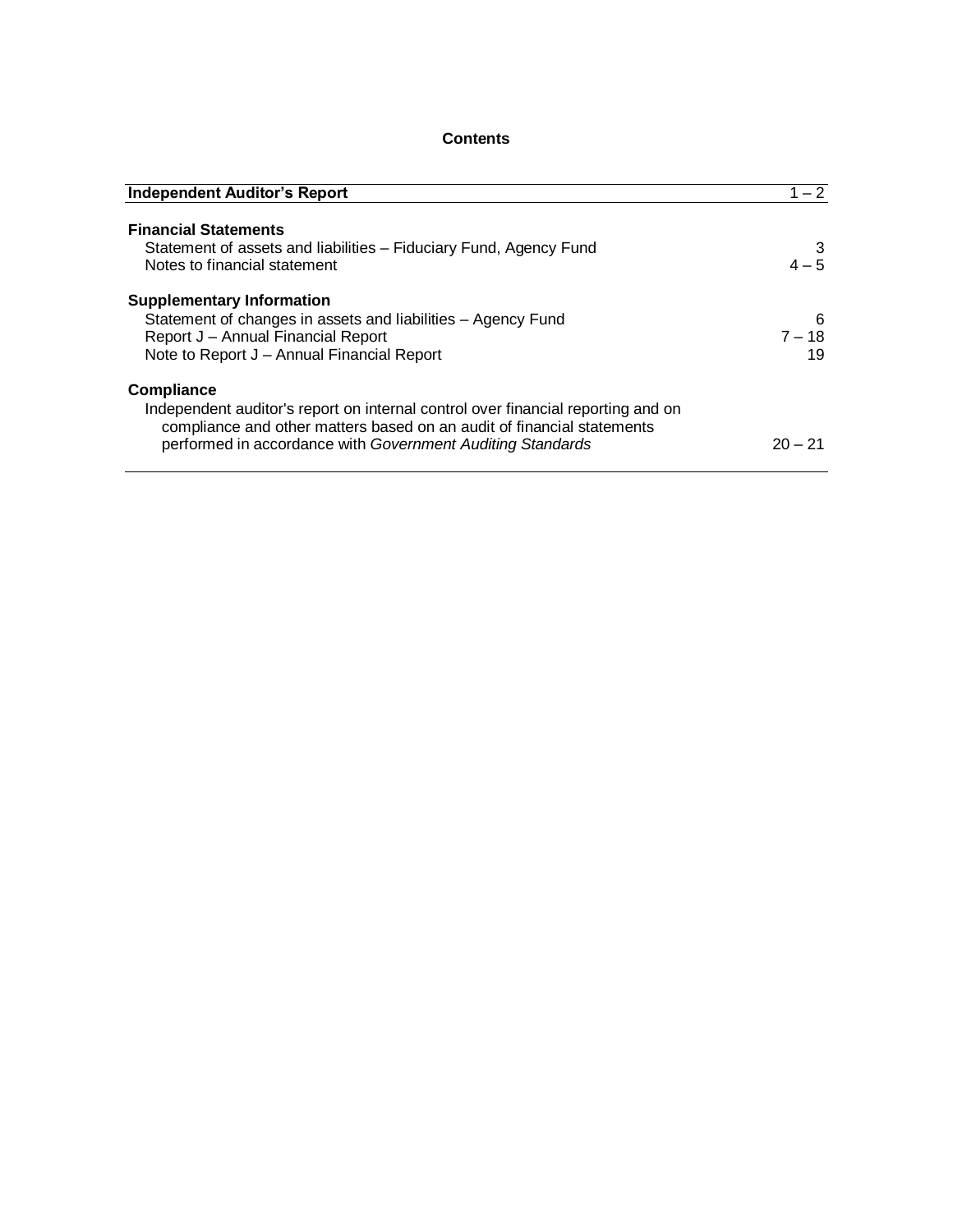

#### **Independent Auditor's Report**

To the Circuit Clerk and County Board of Rock Island County, Illinois Rock Island, Illinois

We have audited the accompanying financial statement of the Fiduciary Fund of the Rock Island County, Illinois Circuit Clerk (Circuit Clerk) as of and for the year ended November 30, 2011, as listed in the table of contents. This financial statement is the responsibility of Rock Island County, Illinois Circuit Clerk's management. Our responsibility is to express an opinion on this financial statement based on our audit.

We conducted our audit in accordance with auditing standards generally accepted in the United States of America and the standards applicable to financial audits contained in *Government Auditing Standards* issued by the Comptroller General of the United States. Those standards require that we plan and perform the audit to obtain reasonable assurance about whether the financial statements are free of material misstatement. An audit includes examining, on a test basis, evidence supporting the amounts and disclosures in the financial statement. An audit also includes assessing the accounting principles used and significant estimates made by management, as well as evaluating the overall financial statement presentation. We believe our audit provides a reasonable basis for our opinion.

As discussed in Note 1, the financial statement presents only the Fiduciary Fund of the Circuit Clerk, and is not intended to present fairly the financial position of Rock Island County, Illinois or Rock Island County, Illinois Circuit Clerk and its changes in financial position for the year then ended in conformity with accounting principles generally accepted in the United States of America.

In our opinion, the financial statement referred to above presents fairly, in all material respects, the financial position of the Circuit Clerk's Fiduciary Fund of Rock Island County, Illinois, as of November 30, 2011, in conformity with accounting principles generally accepted in the United States of America.

The Circuit Clerk has not presented a management's discussion and analysis that accounting principles generally accepted in the United States of America regard as necessary to supplement, although not required to be part of, the financial statements.

In accordance with *Government Auditing Standards*, we have also issued a report dated April 30, 2012 on our consideration of the Circuit Clerk's internal control over financial reporting of the Fiduciary Fund and on our tests of its compliance with certain provisions of laws, regulations, contracts and grant agreements and other matters. The purpose of that report is to describe the scope of our testing of internal control over financial reporting of the Fiduciary Fund and compliance and the results of that testing, and not to provide an opinion on the internal control over financial reporting or on compliance. That report is an integral part of an audit performed in accordance with *Government Auditing Standards* and should be considered in assessing the results of our audit.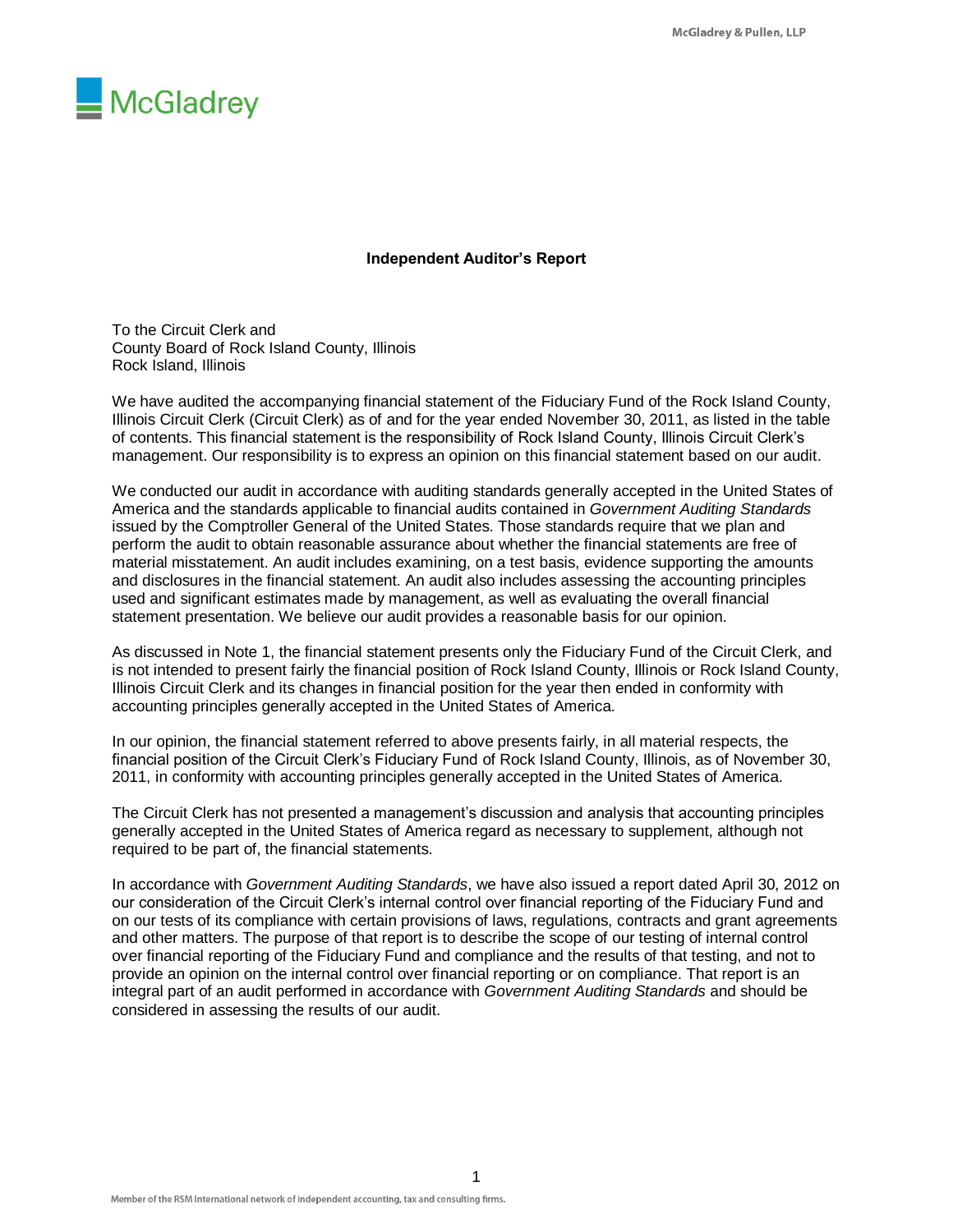Our audit was conducted for the purpose of forming an opinion on the financial statement of the Circuit Clerk's Fiduciary Fund. The accompanying supplementary information is presented for the purpose of additional analysis and are not required parts of the financial statement. Report J provides relevant information that is not provided by the Fiduciary Fund financial statement, and is not intended to be a presentation in conformity with accounting principles generally accepted in the United States of America. Report J is based on guidelines of the Administrative Office of Illinois Courts. The supplementary information has been subjected to the auditing procedures applied in the audit of the financial statement and in our opinion, is fairly stated in all material respects, in relation to the financial statement taken as a whole.

McGladrey of Pallen, LLP

Davenport, Iowa April 30, 2012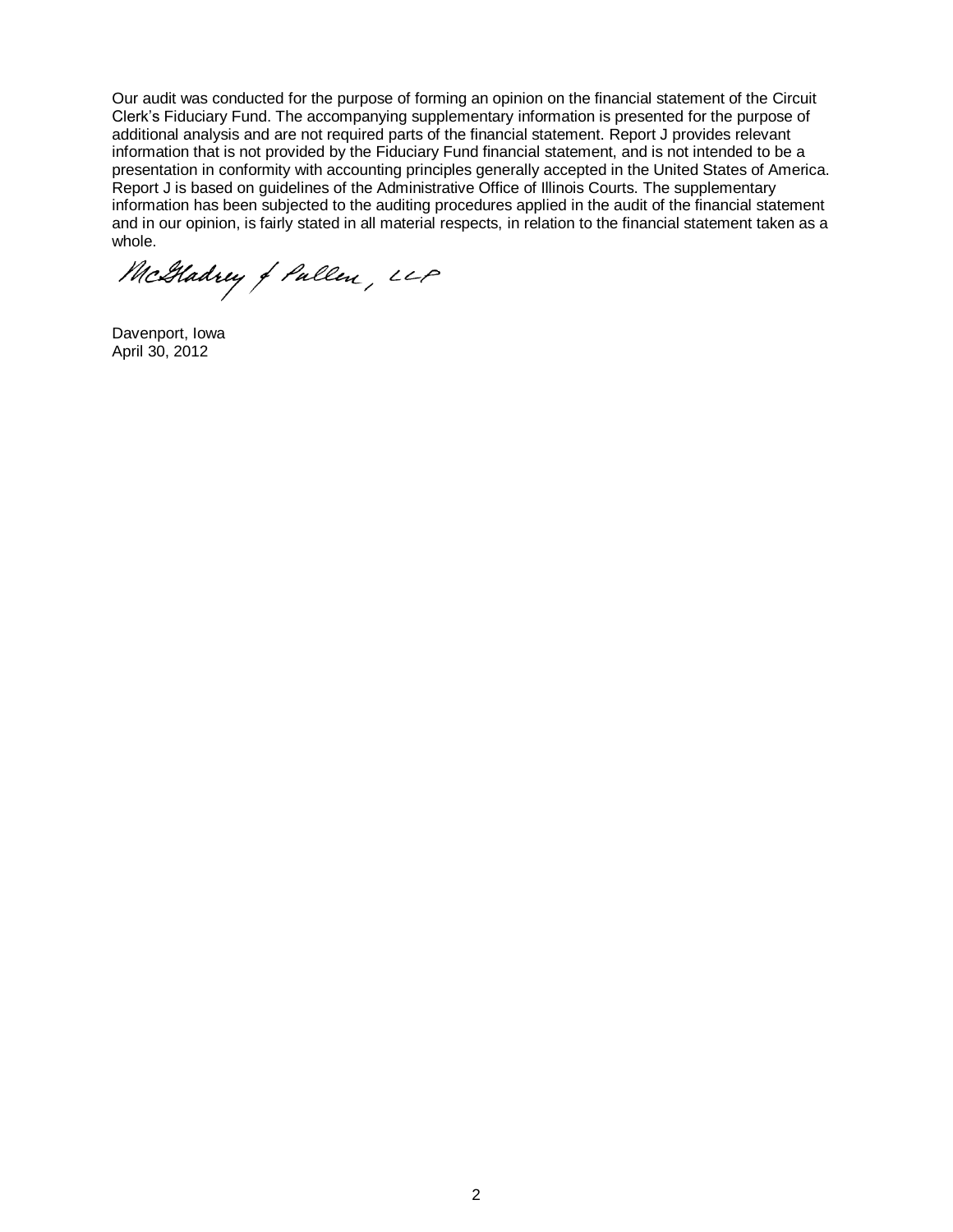**Statement of Assets and Liabilities Fiduciary Fund, Agency Fund November 30, 2011**

#### **Circuit Clerk Fund**

| Assets, cash and cash equivalents       |   | 2,817,144 |
|-----------------------------------------|---|-----------|
|                                         |   |           |
| <b>Liabilities</b>                      |   |           |
| Due to other governments                | S | 578,857   |
| Due to individuals (bail bond deposits) |   | 2,238,287 |
| <b>Total liabilities</b>                |   | 2,817,144 |
|                                         |   |           |

See Notes to Financial Statement.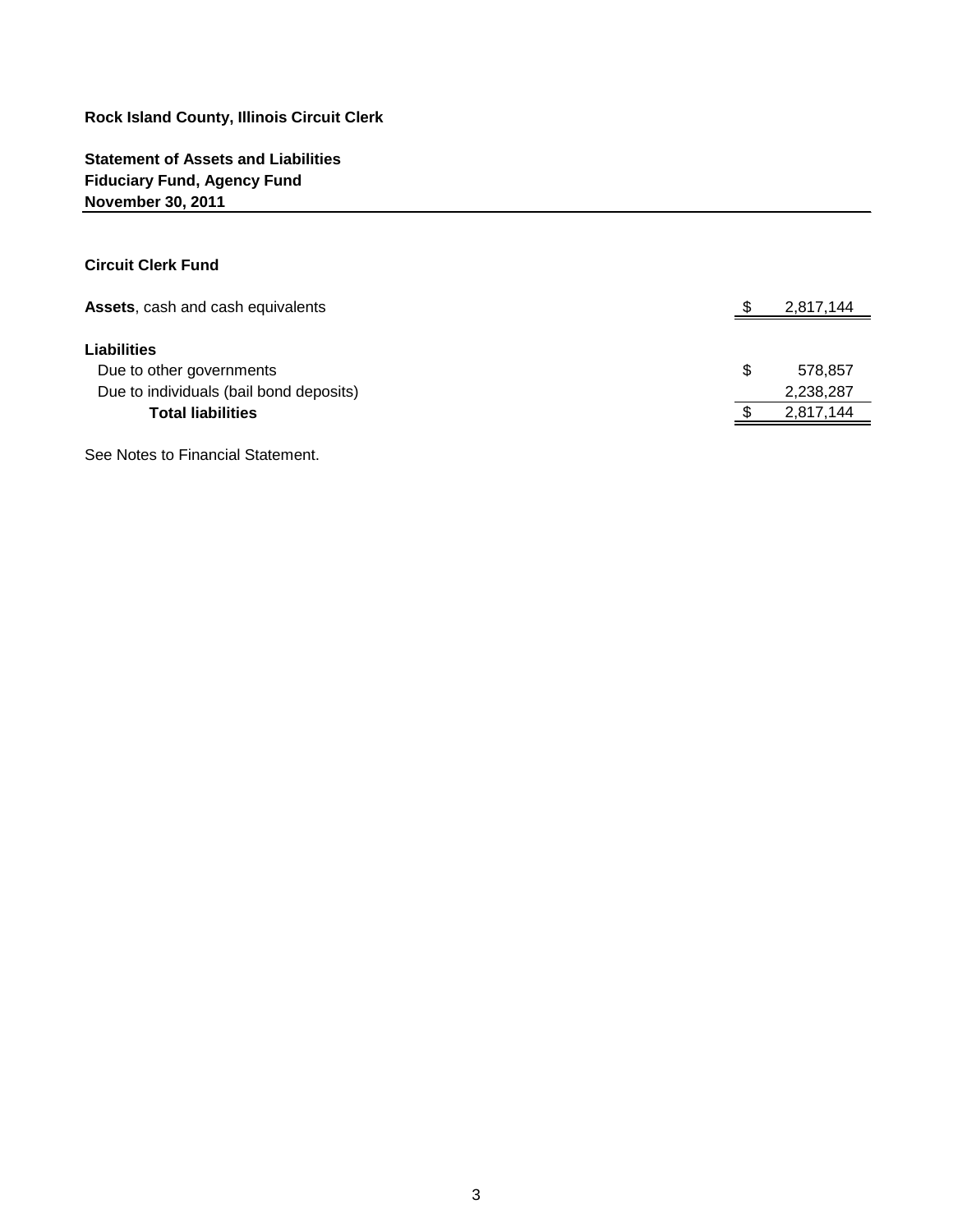#### **Fiduciary Fund, Agency Fund Notes to Financial Statement**

#### **Note 1. Reporting Entity and Nature of Operations and Description of Funds and Significant Accounting Policies**

#### **Reporting entity and nature of operations:**

The fiduciary fund financial statement of the Rock Island County, Illinois Circuit Clerk (Circuit Clerk) has been prepared in conformity with accounting principles generally accepted in the United States of America as applied to governmental units. The Governmental Accounting Standards Board (GASB) is the accepted standard-setting body for establishing governmental accounting and financial reporting practices.

The Statement of Assets and Liabilities – Fiduciary Fund, Agency Fund reflects only the Fiduciary Fund of the Rock Island County, Illinois Circuit Clerk and is not intended to present the financial position of Rock Island County, Illinois or Rock Island County Circuit Clerk. This report is prepared to meet the Circuit Clerk Audit Guidelines required by the Administrative Office of Illinois Courts.

#### **Description of funds and significant accounting policies:**

The Agency Fund is custodial in nature and does not present results of operations or have a measurement focus. Agency funds are accounted for using the accrual basis of accounting. The Circuit Clerk Fund is used to account for assets that the Circuit Clerk holds for others in an agency capacity, such as court ordered fees collected per state statutes.

Investments, which consist of investments in the Rock Island County investment pool, are solely invested in money market depository accounts. Investment earnings on Circuit Clerk Agency Fund investments are recognized as revenue in the County's General Fund since such earnings are considered available to finance the general operations of the County.

#### **Note 2. Cash and Cash Equivalents**

Authorized investments: The County is authorized by state statutes and their investment policies to make deposits in interest bearing depository accounts in federally insured and/or state chartered banks and savings and loan associations, or other financial institutions as designated by ordinances, and to invest available funds in direct obligation of, or obligations guaranteed by, the United States Treasury or agencies of the United States, money market mutual funds whose portfolios consist of the government securities, Illinois Funds Money Market Funds and annuities. The County maintains a pool for certain funds where the resources have been pooled in order to maximize investment opportunities; income from investments is allocated between the funds who own shares in the fund. The pool is in money market depository accounts. As of November 30, 2011, the Circuit Clerk Fund held no investments.

Interest rate risk: Interest rate risk is the risk that changes in market interest rates will adversely affect the fair value of an investment. Generally, the longer the maturity of an investment, the greater the sensitivity of its fair value to changes in market interest rates. The County's investment policy does not limit the investment maturities as a means of managing its exposure to fair value losses arising from increasing interest rates.

Credit risk: Generally, credit risk is the risk that an issuer of an investment will not fulfill its obligation to the holder of the investment. This is measured by the assignment of a rating by a nationally recognized statistical rating organization. The Circuit Clerk Fund's monies are held with money market funds which are considered cash equivalents and are not subject to credit risk.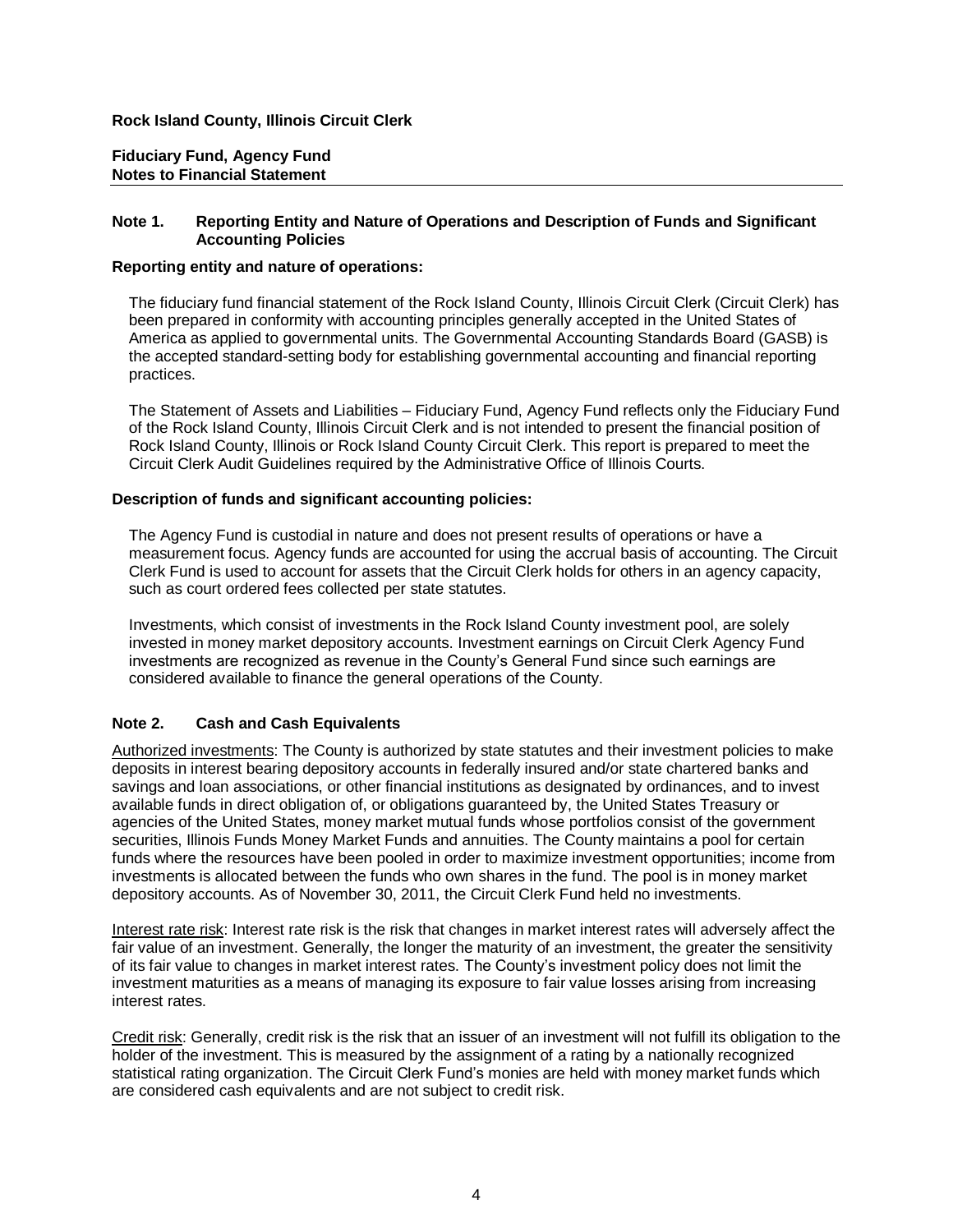#### **Fiduciary Fund, Agency Fund Notes to Financial Statement**

#### **Note 2. Cash and Cash Equivalents (Continued)**

Concentration of credit risk: The County's investment policy is to apply the prudent-person rule: Investments shall be made utilizing the judgment and care, under the circumstances then present, which persons of prudence, discretion and intelligence exercise in the management of their own affairs, not for speculation, but for investments, considering probable safety of their capital as well as the probable income to be derived. The investment policy further limits the County's investments to be less than 65 percent of the financial institutions' capital and surplus. As of November 30, 2011, the Circuit Clerk Fund held no investments.

Custodial credit risk: Custodial credit risk for deposits is the risk that, in the event of the failure of a depository financial institution, a government will not be able to recover its deposits or will not be able to recover collateral securities that are in the possession of an outside party. The custodial credit risk for investments is the risk that, in the event of the failure of the counterparty (e.g., broker-dealer) to a transaction, a government will not be able to recover the value of its investment or collateral securities that are in the possession of another party. The County's investment policy allows the County Treasurer to determine whether collateral will be required of the financial institutions. The policy further requires collateral be held for financial institutions with County deposits in excess of 35 percent of the capital and surplus of the financial institution. When collateral is required, 110 percent of the deposit is required and only U.S. Government direct securities, obligations of Federal Agencies or Federal Instrumentalities, obligations of the State of Illinois, obligations of the County of Rock Island, obligations of municipalities located within the County or acceptable collateral as identified in the state statutes may be held as collateral.

As of November 30, 2011, the Fiduciary Fund's bank balance was not exposed to custodial credit risk.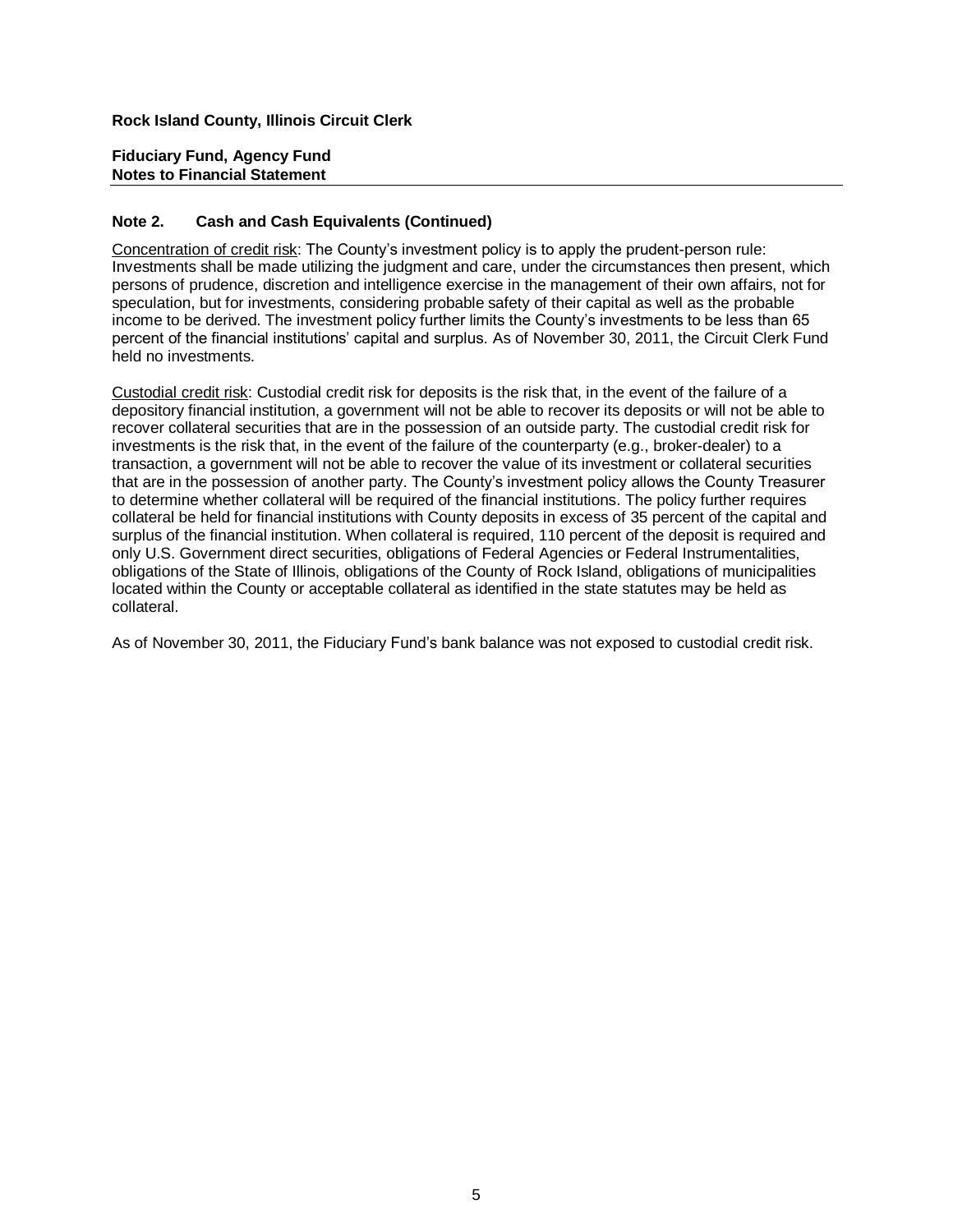# **Statement of Changes in Assets and Liabilities Agency Fund Year Ended November 30, 2011**

| <b>Circuit Clerk Fund</b>                                                           | <b>Balance</b><br>November 30,<br>2010 | Additions            | <b>Deletions</b>     |    | <b>Balance</b><br>November 30,<br>2011 |
|-------------------------------------------------------------------------------------|----------------------------------------|----------------------|----------------------|----|----------------------------------------|
| Assets, cash and cash equivalents                                                   | \$<br>2,746,156                        | \$<br>12,997,306     | \$<br>12,926,318     | S  | 2,817,144                              |
| Liabilities<br>Due to other governments                                             | \$<br>592,615                          | \$<br>7.916.299      | \$<br>7.930.057      | \$ | 578,857                                |
| Due to individuals (bail bond<br>deposits)<br>Maintenance/child support<br>deposits | 2,153,541                              | 4,932,325<br>148,682 | 4,847,579<br>148,682 |    | 2,238,287                              |
| <b>Total liabilities</b>                                                            | \$<br>2,746,156                        | \$<br>12,997,306     | \$<br>12,926,318     | \$ | 2,817,144                              |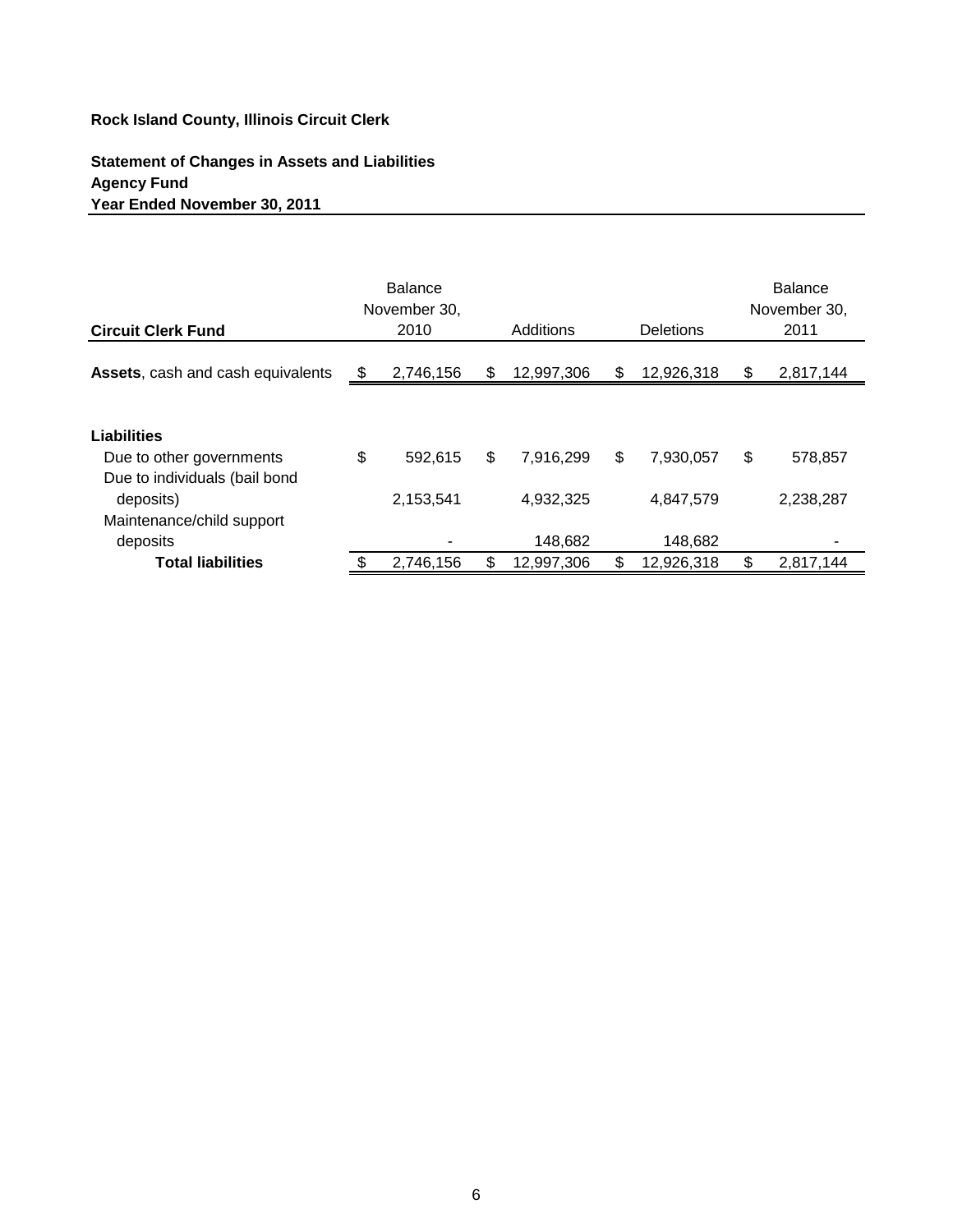#### **REPORT J ANNUAL FINANCIAL REPORT**

#### CLERK OF THE CIRCUIT COURT J14TH JUDICIAL CIRCUIT, ROCK ISLAND COUNTY, ILLINOIS FISCAL YEAR ENDING NOVEMBER 30, 2011

#### **PART I - REVENUE OF CLERK'S OFFICE**

| A. CLERK'S FEES AND COSTS RECEIVED<br>(Include the various fees in the Clerks of Courts Act Section 27.1a through 27.2a. Other clerk's fees not allocatate to a specific                                                                                                             | <b>SECTION A TOTAL</b>         | \$1,465,471.02 |
|--------------------------------------------------------------------------------------------------------------------------------------------------------------------------------------------------------------------------------------------------------------------------------------|--------------------------------|----------------|
| fund are also reported in this total: they include the administrative fees for the Surcharge, Crime Lab fund, Sexual Assault fine,<br>Trauma Center fund, Credit Card payment, Domestic Battery, and clerk's costs for Bail Bonds and Passports.)<br><b>B. COURT AUTOMATION FUND</b> | <b>SECTION B TOTAL</b>         | \$254,344.72   |
| <b>C. SEPARATE MAINTENANCE AND</b><br><b>CHILD SUPPORT COLLECTION FUND</b>                                                                                                                                                                                                           | <b>SECTION C TOTAL</b>         | \$61,402.80    |
| <b>D. COURT DOCUMENT STORAGE FUND</b>                                                                                                                                                                                                                                                | <b>SECTION D TOTAL</b>         | \$253,609.80   |
| <b>E. CIRCUIT COURT CLERK OPERATION AND ADMINISTRATIVE FUND</b>                                                                                                                                                                                                                      | <b>SECTION E TOTAL</b>         | \$27,749.18    |
| <b>F. CIRCUIT COURT CLERK ELECTRONIC CITATION FUND</b>                                                                                                                                                                                                                               | <b>SECTION F TOTAL</b>         | \$0.00         |
| <b>G. OTHER REVENUE OF CLERK'S OFFICE (SPECIFY)</b><br>(1) INTEREST PAID ON ACCOUNTS<br>\$0.00<br>DHFS IV-D CONTRACTUAL AND INCENTIVE<br>\$52,637.00<br>(2)<br><b>OTHER</b><br>\$0.00<br>(3)                                                                                         | <b>SECTION G (1,2,3) TOTAL</b> | \$52,637.00    |

#### **PART I - REVENUE OF THE CLERK'S OFFICE (SECTIONS A,B,C,D,E,F,G) TOTAL \$2,115,214.52**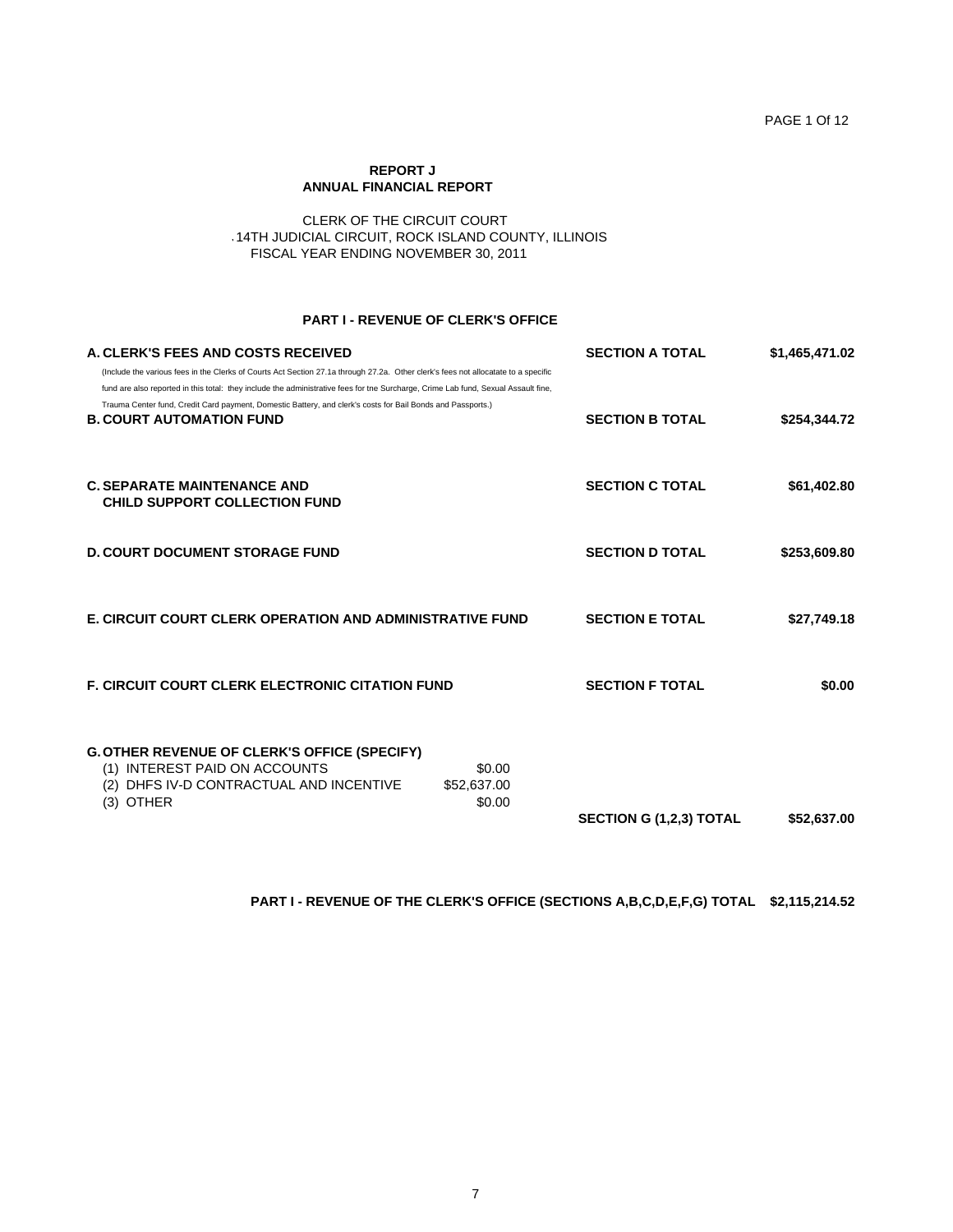PAGE 2 Of 12

#### **PART II - COST OF OPERATING CLERK'S OFFICE**

| <b>A. GROSS SALARIES</b><br>(1) CIRCUIT CLERK (PAID BY COUNTY)<br>(2) DEPUTY AND ALL OTHER CLERK'S<br>OFFICE PERSONNEL                                                                                                                                                                        |                                   | \$86,833.00<br>\$1,207,807.00          |                |
|-----------------------------------------------------------------------------------------------------------------------------------------------------------------------------------------------------------------------------------------------------------------------------------------------|-----------------------------------|----------------------------------------|----------------|
| (3) NUMBER OF STAFF POSITIONS:                                                                                                                                                                                                                                                                | (i) FULL-TIME:<br>(ii) PART TIME: | 38<br>2                                |                |
| NOTE: DO NOT INCLUDE SALARIES<br>REPORTED IN B THROUGH F BELOW.                                                                                                                                                                                                                               |                                   | SECTION A (1,2) TOTAL                  | \$1,294,640.00 |
| <b>B. AUTOMATION EXPENSES</b><br>(INCLUDE ALL HARDWARE, SOFTWARE, MAINTENENCE, TRAINING, PERSONNEL<br>AND OTHER EXPENSES RELATED TO AUTOMATION EXCEPT THOSE INCLUDED<br>IN C THROUGH F BELOW.)                                                                                                |                                   |                                        |                |
| (1) PAID FROM COURT AUTOMATION FUND                                                                                                                                                                                                                                                           |                                   | \$308,543.51                           |                |
| (2) PAID FROM COUNTY GENERAL FUND                                                                                                                                                                                                                                                             |                                   | \$0.00<br><b>SECTION B (1,2) TOTAL</b> | \$308,543.51   |
| <b>C. MAINTENANCE AND CHILD SUPPORT EXPENSES</b><br>(INCLUDE ALL PERSONNEL, EQUIPMENT, AND AUTOMATION EXPENSES<br>DEDICATED EXCLUSIVELY TO MAINTENANCE AND CHILD SUPPORT.)                                                                                                                    |                                   |                                        |                |
| (1) PAID FROM MAINTENANCE AND CHILD<br>SUPPORT COLLECTION FUND                                                                                                                                                                                                                                |                                   | \$194,600.94                           |                |
| (2) PAID FROM COUNTY GENERAL FUND                                                                                                                                                                                                                                                             |                                   | \$0.00<br><b>SECTION C (1,2) TOTAL</b> | \$194,600.94   |
| <b>D. COURT DOCUMENT STORAGE EXPENSES</b><br>(INCLUDE ALL PERSONNEL, EQUIPMENT, AND AUTOMATION EXPENSES<br>DEDICATED EXCLUSIVELY TO DOCUMENT STORAGE.)                                                                                                                                        |                                   |                                        |                |
| (1) PAID FROM DOCUMENT STORAGE FUND                                                                                                                                                                                                                                                           |                                   | \$278,667.74                           |                |
| (2) PAID FROM COUNTY GENERAL FUND                                                                                                                                                                                                                                                             |                                   | \$0.00<br><b>SECTION D (1,2) TOTAL</b> | \$278,667.74   |
| E. CIRCUIT COURT CLERK OPERATION AND ADMINISTRATIVE FUND<br>(INCLUDE OFFICE SUPPLIES, EQUIPMENT, PRINTING<br>TELECOMMUNICATIONS, TRAVEL, ETC.)                                                                                                                                                |                                   | <b>SECTION E TOTAL</b>                 | \$0.00         |
| F. CIRCUIT COURT CLERK ELECTRONIC CITATION FUND<br>(INCLUDES EXPENSES TO PERFORM THE DUTIES OF THE OFFICE IN<br>ESTABLISHING AND MAINTAINING ELECTRONIC CITATIONS.)                                                                                                                           |                                   | <b>SECTION F TOTAL</b>                 | \$0.00         |
| <b>G. ALL OTHER CLERK'S OFFICE EXPENSES</b><br>(INCLUDE OFFICE SUPPLIES, EQUIPMENT, PRINTING, TELECOMMUNICATIONS,<br>TRAVEL, ETC. IF AVAILABLE, PROVIDE A LINE ITEM BREAKDOWN SHOWING<br>DOLLAR AMOUNTS ON ATTACHMENT A.)<br>NOTE: DO NOT INCLUDE ANY EXPENSES REPORTED IN B,C,D,E OR F ABOVE |                                   |                                        |                |
|                                                                                                                                                                                                                                                                                               |                                   | <b>SECTION G TOTAL</b>                 | \$0.00         |
| PART II - COST OF OPERATING A CLERK'S OFFICE (SECTION A,B,C,D,E,F,G) TOTAL                                                                                                                                                                                                                    |                                   |                                        | \$2,076,452.19 |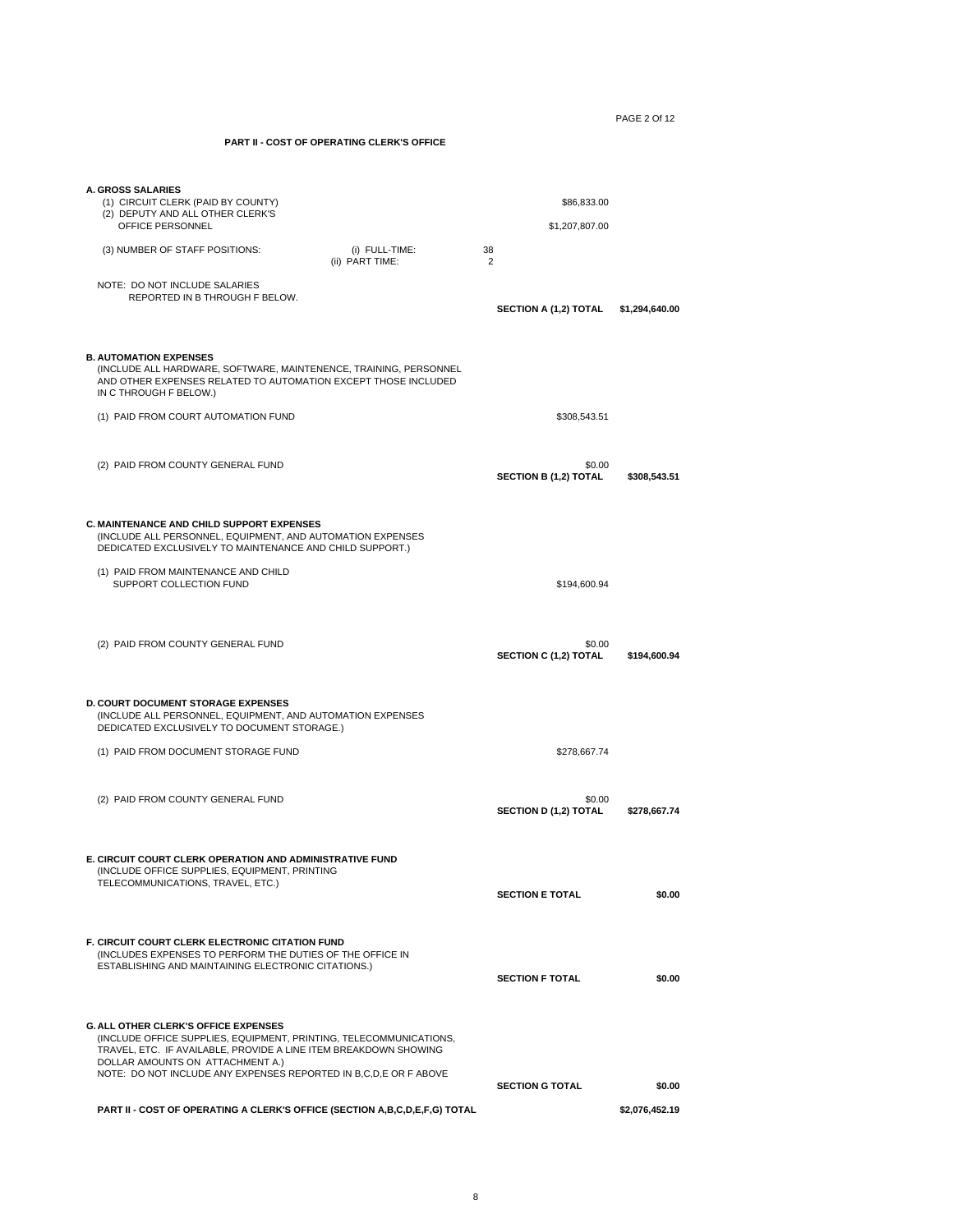PAGE 3 Of 12

#### **PART III - DISTRIBUTION OF FUNDS HELD IN TRUST OR AGENCY CAPACITY and OF COLLECTIONS MADE FOR OTHERS**

#### **A. MAINTENANCE AND CHILD SUPPORT**

| 1) CLERK'S OFFICE (Include payments deposited and disbursed and personal<br>checks endorsed without recourse and forwarded to obligee or | \$148.681.61    |                                                                              |
|------------------------------------------------------------------------------------------------------------------------------------------|-----------------|------------------------------------------------------------------------------|
| public office.)<br>2) STATE DISBURSEMENT UNIT (Insert the total amount reported<br>by the State Disbursement Unit)                       | \$20.219.928.29 | <b>SECTION A TOTAL</b><br>\$20.368.609.90<br>THIS AMOUNT FORWARDED TO PAGE 7 |

#### **B. FINES, PENALTIES, ASSESSMENTS, CHARGES AND FORFEITURES**

*SEE ATTACHMENT B (MUNICIPALITIES, DRUG TASK FORCE, AND TOWNSHIP AND DISTRICTS)*

1) MUNICIPALITIES (CITIES, VILLAGES, TOWNS, AND PARK DISTRICTS)

| a. ALL EXCEPT DRUG FINES<br>b. DRUG FINES<br>c. CRIME LABORATORY FUND<br>d. CRIME LABORATORY DUI FUND<br>e. OTHER                                                                                                                             | \$1.040.744.27<br>\$3,184.69<br>\$820.00<br>\$66,182.09<br>\$70,536.34<br>SUBTOTAL 1-a,b,c,d,e                              | \$1,181,467.39                                                                      |                |
|-----------------------------------------------------------------------------------------------------------------------------------------------------------------------------------------------------------------------------------------------|-----------------------------------------------------------------------------------------------------------------------------|-------------------------------------------------------------------------------------|----------------|
| 1.1) DRUG TASK FORCE                                                                                                                                                                                                                          |                                                                                                                             | \$25.00                                                                             |                |
| 2) TOWNSHIPS AND DISTRICTS (INCLUDING ROAD<br>DISTRICTS, SPECIAL DISTRICTS, ETC.)                                                                                                                                                             |                                                                                                                             |                                                                                     |                |
| a. ALL EXCEPT DRUG FINES<br>b. DRUG FINES<br>c OTHER                                                                                                                                                                                          | \$0.00<br>\$0.00<br>\$141.00<br>SUBTOTAL 2-a,b,c                                                                            | \$141.00                                                                            |                |
| (THE TOTAL OF ABOVE THREE AMOUNTS SHOULD BE TOTAL OF AMOUNT<br><b>ATTACHMENT B)</b>                                                                                                                                                           |                                                                                                                             | <b>TOTAL</b>                                                                        | \$1,181,633.39 |
| 3) COUNTY<br>a. CRIMINAL FINES<br>b. TRAFFIC FINES<br>c. DRUG FINES<br>d. CRIME LABORATORY FUND<br>e. CRIME LABORATORY DUI FUND<br>f. COUNTY BOATING FUND<br>g. *OTHER (INCLUDES PERCENTAGE DISBURSEMENT<br>TO COUNTY GENERAL CORPORATE FUND) | \$213,419.25<br>\$525,599.94<br>\$3,873.10<br>\$450.00<br>\$12.939.62<br>\$0.00<br>\$319,921.14<br>SUBTOTAL 3-a,b,c,d,e,f,g | \$1,076,203.05                                                                      |                |
| * "OTHER" DESCRIPTION AND ITEMIZED LISTING ON ATTACHMENT C                                                                                                                                                                                    |                                                                                                                             |                                                                                     |                |
|                                                                                                                                                                                                                                               |                                                                                                                             | <b>SUBTOTAL SECTION B (1,1.1,2,3)</b><br>THIS AMOUNT FORWARDED TO THE TOP OF PAGE 5 | \$2,257,836.44 |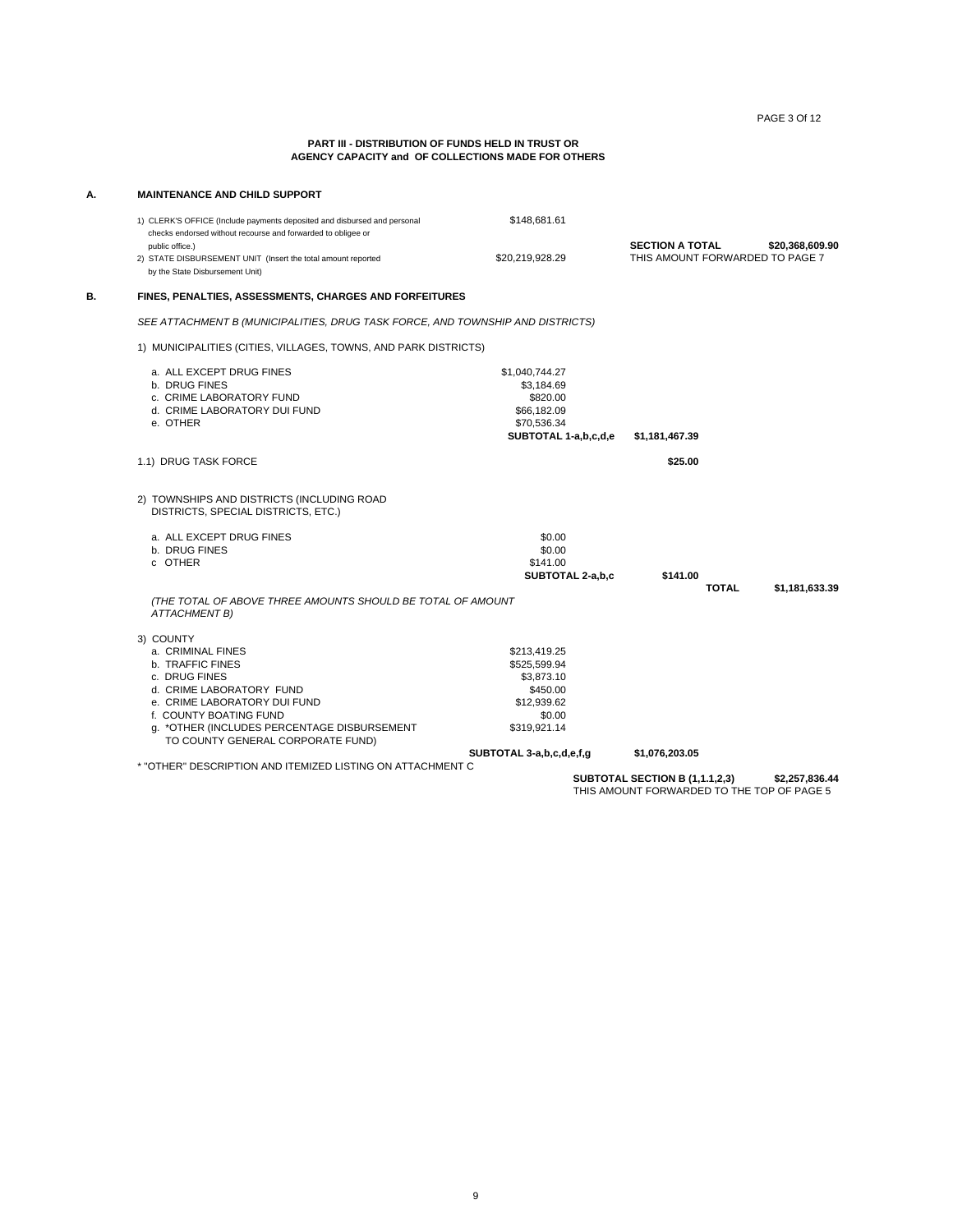| 4) STATE (Funds 1-45)                                       |              |
|-------------------------------------------------------------|--------------|
| 1. DNR FUNDS TOTAL                                          | \$10,590.51  |
| 2. ROAD FUND (OVERWEIGHTS)                                  | \$277,607.80 |
| 3. STATE TOLL HIGHWAY AUTORITY FUND                         | \$0.00       |
| 4. DRUG TRAFFIC PREVENTION FUND                             | \$91.78      |
| 5. STATE CRIME LABORATORY FUND                              | \$14,985.10  |
| <b>6. STATE POLICE DUI FUND</b>                             | \$22,687.52  |
| 7. VIOLENT CRIME VICTIMS ASSISTANCE FUND                    | \$103,397.18 |
| 8. TRAFFIC AND CRIMINAL CONVICTION SURCHARGE                | \$4,311.59   |
| 9. DRIVERS EDUCATION FUND                                   | \$52,866.11  |
| 10. DOMESTIC VIOLENCE SHELTER AND SERVICE FUND              | \$5,606.73   |
| <b>11. DRUG TREATMENT FUND</b>                              | \$85,413.27  |
| 12. CHILD ABUSE PREVENTION FUND                             | \$0.00       |
| 13. SEXUAL ASSAULT SERVICES FUND                            | \$569.00     |
| <b>14. TRAUMA CENTER FUND</b>                               | \$125,351.37 |
| 15. PERCENTAGE DISTRIBUTION: UNDER \$55 FUND                | \$0.00       |
| 16. PERCENTAGE DISTRIBUTION: \$55 AND OVER FUND             | \$135,258.05 |
| 17. GENERAL REVENUE FUND                                    | \$316,946.79 |
| <b>18. EMS ASSISTANCE FUND</b>                              | \$0.00       |
| 19. YOUTH DRUG ABUSE PREVENTION FUND                        | \$1,041.27   |
| 20. SECRETARY OF STATE EVIDENCE FUND                        | \$0.00       |
| 21. ILLINOIS CHARITY BUREAU FUND                            | \$0.00       |
| 22. TRANSPORTATION REGULATORY FUND                          | \$0.00       |
| 23. PROFESSIONAL REGULATION EVIDENCE FUND                   | \$0.00       |
| 24. GENERAL PROFESSIONS DEDICATED FUND                      | \$0.00       |
| 25. LOBBYIST REGISTRATION ADMINISTRATION FUND               | \$0.00       |
| 26. DESIGN PROFESSIONAL ADMIN, AND INVESTIGATION FUND       | \$0.00       |
| 27. REAL ESTATE RECOVERY FUND                               | \$0.00       |
| 28. AGGREGATE OPERATIONS REGULATORY FUND                    | \$0.00       |
| 29. EDUCATION ASSISTANCE FUND                               | \$0.00       |
| 30. DEPARTMENT OF PUBLIC HEALTH                             | \$0.00       |
| 31. USED TIRE MANAGEMENT FUND                               | \$0.00       |
| 32. EMERGENCY PLANNING AND TRAINING FUND                    | \$0.00       |
| 33. FEED CONTROL FUND                                       | \$0.00       |
| 34. PESTICIDE CONTROL FUND                                  | \$0.00       |
| 35. SPINAL CORD INJURY PARALYSIS CURE RESEARCH TRUST FUND   | \$5,029.73   |
| 36. FIRE PREVENTION FUND                                    | \$2,217.68   |
| 37. WIC PROGRAM                                             | \$0.00       |
| 38. SEX OFFENDER REGISTRATION FUND                          | \$3,965.02   |
| 39. SECURITIES AUDIT AND ENFORCEMENT FUND                   | \$0.00       |
| 40. SPECIAL ADMINISTRATIVE FUND                             | \$0.00       |
| 41. LEADS MAINTENANCE FUND                                  | \$806.39     |
| 42. STATE OFFENDER DNA IDENTIFICATION SYSTEM FUND           | \$60,602.26  |
| 43. DOMESTIC VIOLENCE ABUSER SERVICES FUND                  | \$126.00     |
| 44. ABANDONED RESIDENTIAL PROPERTY MUNICIPALITY RELIEF FUND | \$490.98     |
| 45. LUMP SUM SURCHARGE*                                     | \$466,943.06 |

**SUBTOTAL 4 (1-45)** 

THIS AMOUNT FORWARDED TO PAGE 5

\*Contains Traffic & Criminal Surcharge Fund, Law Enforcement Camera Grant Fund, and LEADS Fund as of 7/1/06.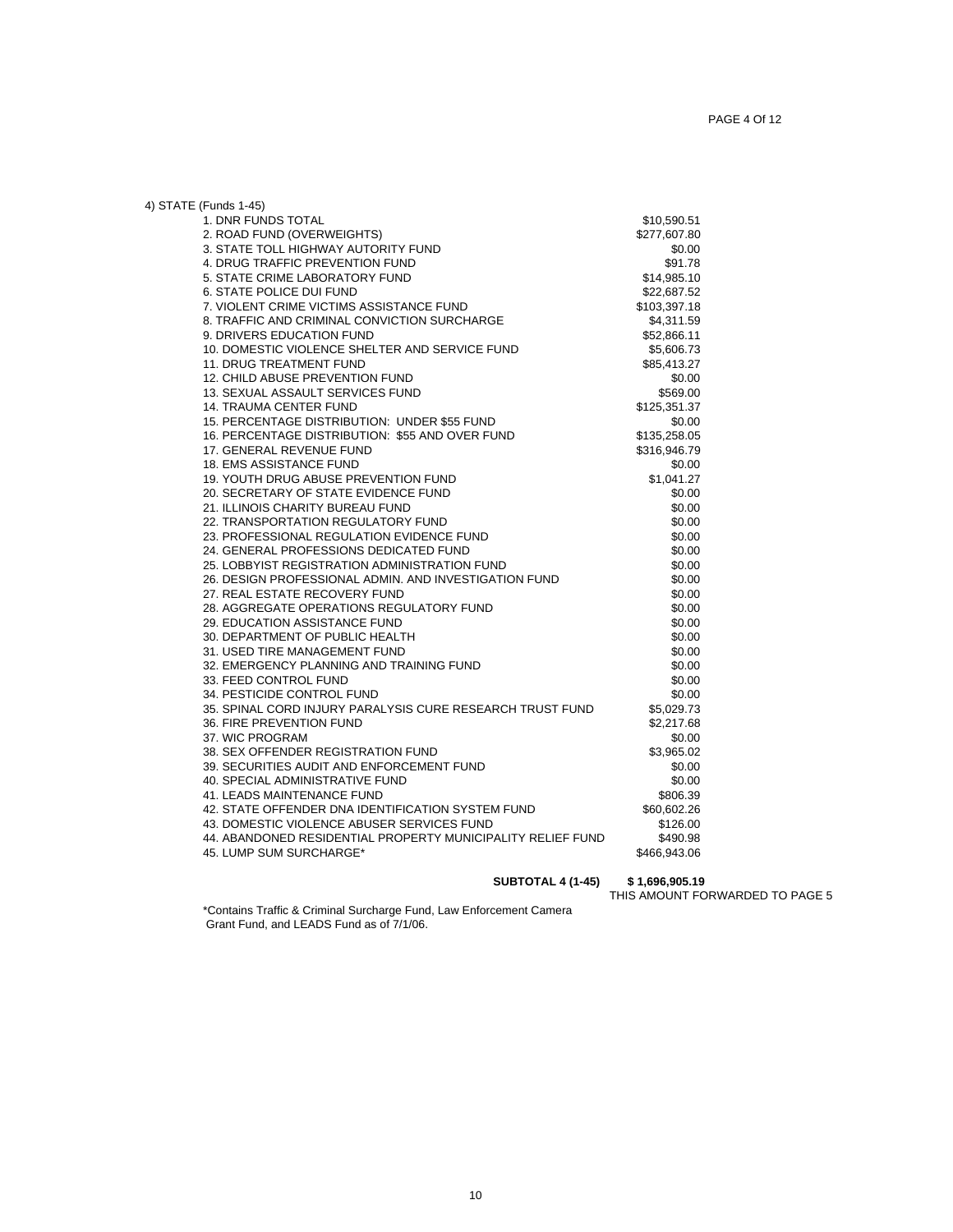#### **SUBTOTAL SECTION B(1,1.1, 2, 3) \$2,257,836.44** AMOUNT FORWARDED FROM THE BOTTOM OF PAGE 3

| 4) STATE (Funds 46-999)                                   | <b>SUBTOTAL 4 (1-45)</b><br>\$1,696,905.19 |
|-----------------------------------------------------------|--------------------------------------------|
| 46. ADDITIONAL CHILD PORNOGRAPHY FINE (STATE POLICE)      | \$0.00                                     |
| 47. ARSONIST REGISTRATION FUND                            | \$0.00                                     |
| <b>48. CAPITAL PROJECTS FUND</b>                          | \$0.00                                     |
| 49. CHILD MURDERER & VIOLENT OFF. AGAINST YOUTH REG. FUND | \$0.00                                     |
| 50. CORPORATE CRIME FUND                                  | \$0.00                                     |
| 51. DIESEL EMISSIONS TESTING FUND                         | \$0.00                                     |
| 52. ER RESTITUTION (STATE)                                | \$0.00                                     |
| 53. FIRE TRUCK REVOLVING LOAN FUND                        | \$2,105.37                                 |
| 54. FORECLOSURE PREVENTION PROGRAM FUND                   | \$25,480.00                                |
| 55. FTA WARRANT FEE (STATE POLICE)                        | \$1,470.00                                 |
| 56. ILLINOIS ANIMAL ABUSE FUND                            | \$0.00                                     |
| 57. IDOC PAROLE DIVISION OFFENDER SUPERVISION FUND        | \$0.00                                     |
| 58. ILLINOIS RACING BOARD                                 | \$0.00                                     |
| 59. LEAD POISON SCREENING, PREVENTION AND ABATEMENT FUND  | \$0.00                                     |
| 60. METHAMPHETAMINE LAW ENFORCEMENT FUND                  | \$0.00                                     |
| 61. MILITARY FAMILY RELIEF FUND                           | \$0.00                                     |
| 62. PRISONER REVIEW BOARD VEHICLE & EQUIPMENT FUND        | \$1,683.89                                 |
| 63. ROADSIDE MEMORIAL FUND                                | \$6,901.25                                 |
| 64. SEALING FEE (STATE POLICE)                            | \$0.00                                     |
| 65. SECRETARY OF STATE POLICE DUI FUND                    | \$0.00                                     |
| 66. SECRETARY OF STATE POLICE SERVICES FUND               | \$1,879.58                                 |
| 67. SECRETARY OF STATE POLICE VEHICLE FUND                | \$20.00                                    |
| 68. SEX OFFENDER INVESTIGATION FUND                       | \$500.00                                   |
| 69. STATE ASSET FORFEITURE FUND                           | \$0.00                                     |
| 70. STATE POLICE OPERATIONS ASSISTANCE FUND               | \$92,733.77                                |
| 71. STATE POLCIE STREETGANG-RELATED CRIME FUND            | \$0.00                                     |
| 72. STATE POLICE VEHICLE FUND                             | \$11,875.81                                |
| 73. TRANSPORTATION SAFETY HIGHWAY HIRE-BACK FUND          | \$1,320.00                                 |
| 74. VEHICLE INSPECTION FUND                               | \$0.00                                     |
| 999.OTHER (ITEMIZE ON ATTACHMENT D)                       | \$17.010.31                                |
| <b>SUBTOTAL 4 (46-999)</b>                                | \$162,979.98                               |

 **SUBTOTAL 4 (1-999) \$1,859,885.17**

**SUBTOTAL SECTION B (1,1.1,2,3,4) TOTAL \$ 4,117,721.61** THIS AMOUNT FORWARDED TO PAGE 7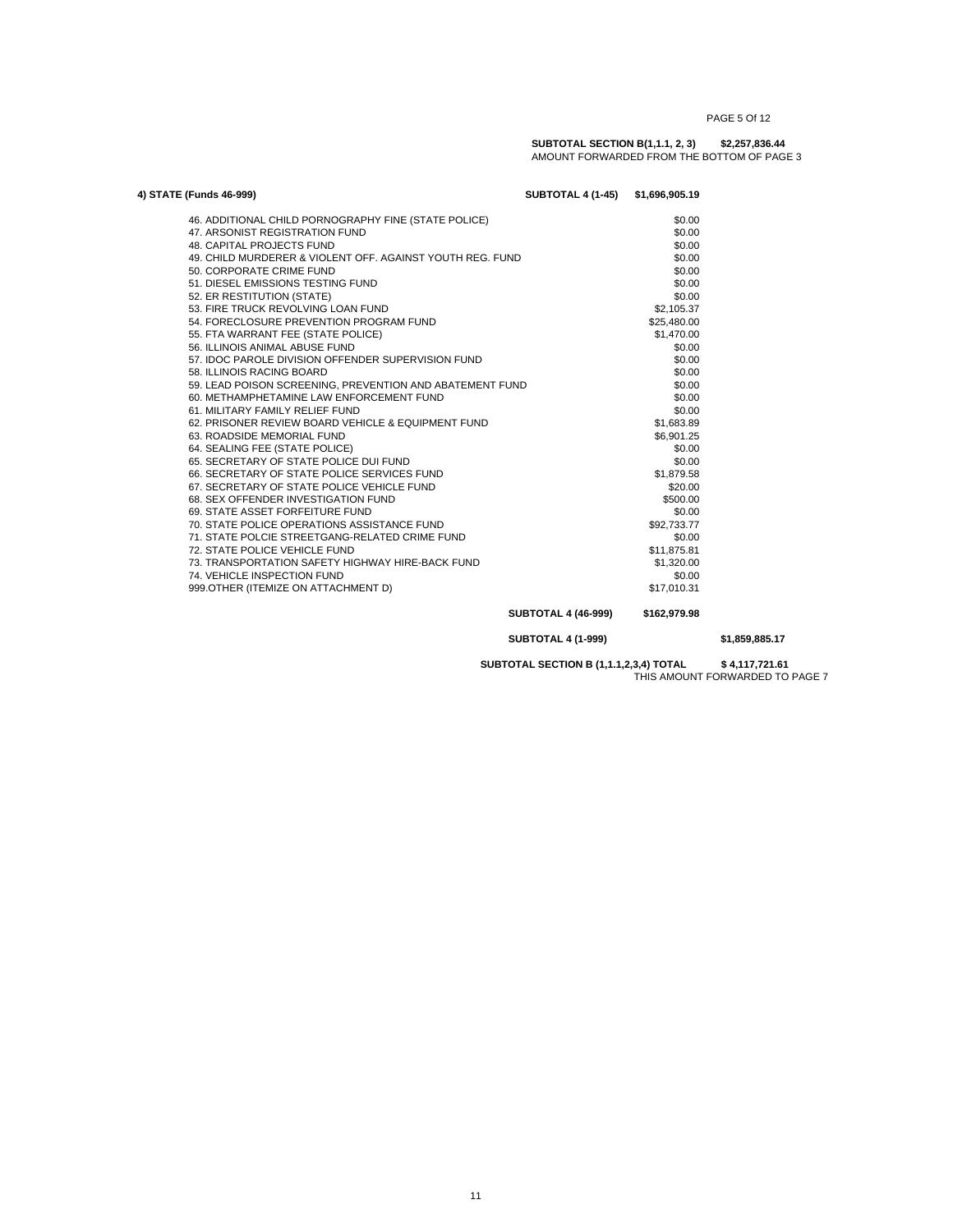#### **C. FEES OF OTHERS**

| <b>1. STATE'S ATTORNEY</b>                                                             |                   |              | \$39,359.46            |                                 |
|----------------------------------------------------------------------------------------|-------------------|--------------|------------------------|---------------------------------|
| 2. SHERIFF                                                                             |                   |              |                        |                                 |
| (a) FEES (e.g. SERVICE OF PROCESS*)                                                    |                   | \$130,845.29 |                        |                                 |
| (b) COUNTY GENERAL FUND FOR                                                            |                   | \$283,685.31 |                        |                                 |
| <b>COURT SECURITY</b>                                                                  |                   |              |                        |                                 |
|                                                                                        | SUBTOTAL (2-a,b)  |              | \$414,530.60           |                                 |
| 3. COUNTY LAW LIBRARY FUND                                                             |                   |              | \$84,106.45            |                                 |
| 4. MARRIAGE FUND OF THE CIRCUIT COURT                                                  |                   |              | \$0.00                 |                                 |
| 5. COUNTY FUND TO FINANCE THE COURT SYSTEM                                             |                   |              | \$182,744.63           |                                 |
| 6. COURT-APPOINTED COUNSEL:                                                            |                   |              |                        |                                 |
| (a) DEFENSE COUNSEL                                                                    |                   | \$63,506.44  |                        |                                 |
| (b) JUVENILE REPRESENTATION                                                            |                   | \$4,054.90   |                        |                                 |
|                                                                                        | SUBTOTAL (6 -a,b) |              | \$67,561.34            |                                 |
| 7. COURT-APPOINTED COUNSEL:                                                            |                   |              |                        |                                 |
| STATE APPELLATE DEFENDER                                                               |                   |              | \$0.00                 |                                 |
| 8. MUNICIPAL ATTORNEY PROSECUTION FEE                                                  |                   |              | \$4,552.06             |                                 |
| 9. PROBATION AND COURT SERVICES FUND                                                   |                   |              | \$511,988.33           |                                 |
| 10. DISPUTE RESOLUTION FUND                                                            |                   |              | \$0.00                 |                                 |
| 11. MANDATORY ARBITRATION FUND                                                         |                   |              |                        |                                 |
| (a) ARBITRATION FEE                                                                    |                   | \$51,712.00  |                        |                                 |
| (b) REJECTION OF AWARD                                                                 |                   | \$4,600.00   |                        |                                 |
|                                                                                        | SUBTOTAL (11-a,b) |              | \$56,312.00            |                                 |
| 12. DRUG/ALCOHOL TESTING & ELECTRONIC MONITORING FEE                                   |                   |              | \$42,855.69            |                                 |
| 13. ELECTRONIC MONITORING DEVICE FEE                                                   |                   |              |                        |                                 |
| (a) SUBSTANCE ABUSE SERVICES FUND                                                      |                   | \$30,401.65  |                        |                                 |
| (b) WORKING CASH FUND                                                                  |                   | \$0.00       |                        |                                 |
|                                                                                        | SUBTOTAL (13-a,b) |              | \$30,401.65            |                                 |
| 14. COUNTY GENERAL FUND TO FINANCE                                                     |                   |              |                        |                                 |
| EDUCATION PROGRAMS (DUI)                                                               |                   |              | \$0.00                 |                                 |
| <b>15. COUNTY HEALTH FUND</b>                                                          |                   |              | \$0.00                 |                                 |
| <b>16. TRAFFIC SAFETY PROGRAM SCHOOL</b>                                               |                   |              | \$0.00                 |                                 |
| 17. COUNTY JAIL MEDICAL COSTS FUND                                                     |                   |              | \$0.00                 |                                 |
| 18. SEXUALLY TRANSMITTED DISEASE TEST FUND<br><b>19. DOMESTIC RELATIONS LEGAL FUND</b> |                   |              | \$0.00<br>\$0.00       |                                 |
| 20. CHILDREN'S WAITING ROOM FUND                                                       |                   |              | \$0.00                 |                                 |
| 21. NEUTRAL SITE CUSTODY EXCHANGE FUND                                                 |                   |              | \$0.00                 |                                 |
| 22. OTHER                                                                              |                   |              | \$63,311.85            |                                 |
|                                                                                        |                   |              | <b>SECTION C TOTAL</b> | \$1,497,724.06                  |
|                                                                                        |                   |              |                        | THIS AMOUNT FORWARDED TO PAGE 7 |

\*Contains the FTA Warrant Fee and e-Citation Fee)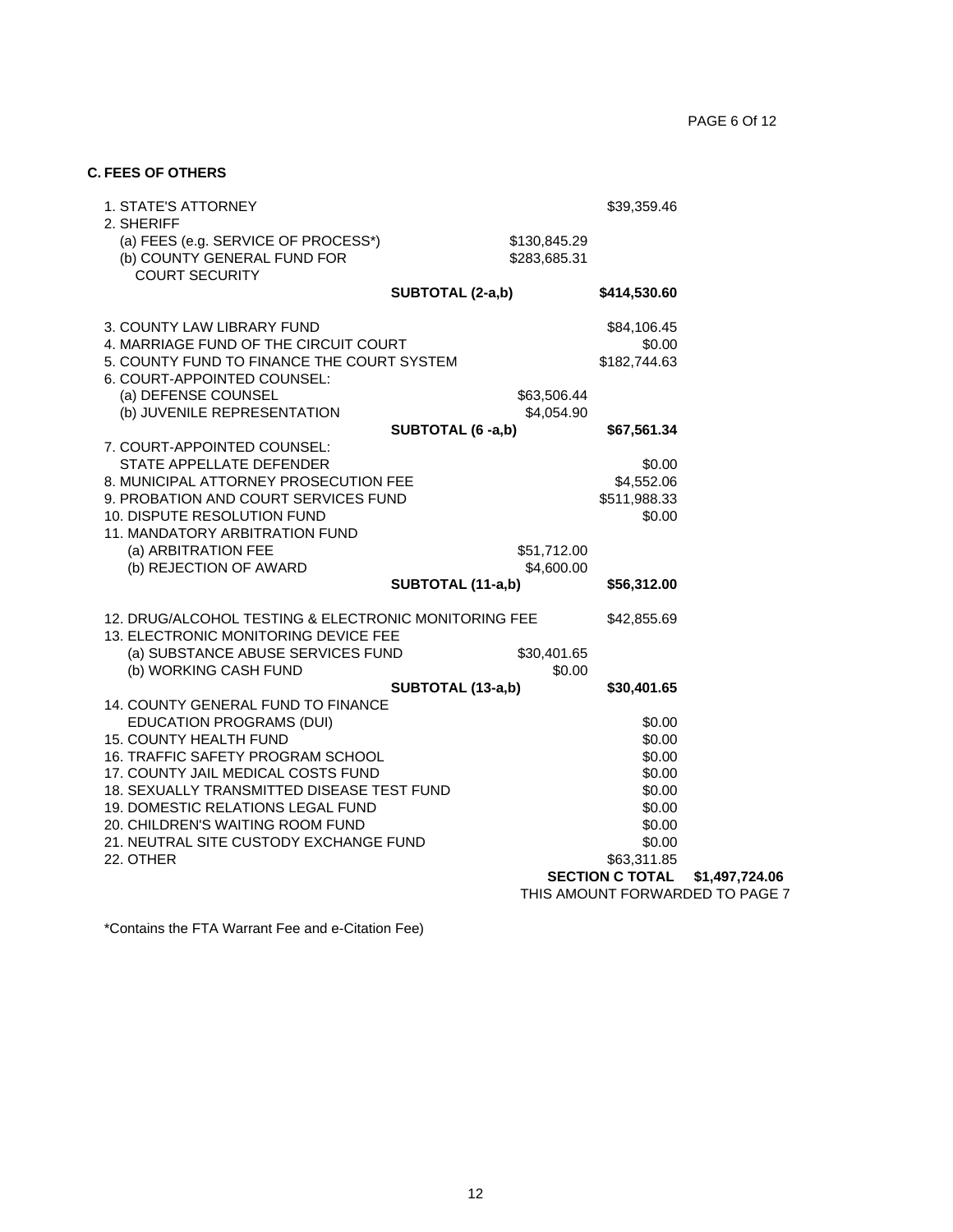#### **D. MISCELLANEOUS DISBURSEMENTS**

| 1. RESTITUTION TO VICTIMS OF CRIME (INCLUDES JUVENILE)<br>2. "WORK RELEASE" / GAINFULLY EMPLOYED OFFENDER<br>a. TOTAL PAID TO COUNTY FOR ROOM AND BOARD                                                                             | \$34,031.52      | \$232,571.51 |
|-------------------------------------------------------------------------------------------------------------------------------------------------------------------------------------------------------------------------------------|------------------|--------------|
| <b>b. TOTAL PAID TO OTHER INDIVIDUALS AND AGENCIES</b>                                                                                                                                                                              | \$0.00           |              |
|                                                                                                                                                                                                                                     | SUBTOTAL (2-a,b) | \$34,031.52  |
| 3. EXPENSES NECESSARY FOR MINOR'S NEEDS UNDER<br>THE JUVENILE ACT                                                                                                                                                                   |                  | \$17,246.33  |
| 4. ABANDONED (UNCLAIMED) BAIL TO COUNTY                                                                                                                                                                                             |                  | \$11,798.80  |
| 5. ABANDONED (UNCLAIMED) PROPERTY TO STATE                                                                                                                                                                                          |                  | \$0.00       |
| 6. DEPOSITS WITH CLERK DISBURSED DURING THE YEAR:                                                                                                                                                                                   |                  |              |
| a. FROM JUDICIAL SALES                                                                                                                                                                                                              | \$0.00           |              |
| <b>b. FROM ALL OTHER CASE CATEGORIES</b>                                                                                                                                                                                            | \$0.00           |              |
|                                                                                                                                                                                                                                     | SUBTOTAL (6-a,b) | \$0.00       |
| 7. REIMBURSEMENTS/CONTRIBUTIONS TO                                                                                                                                                                                                  |                  |              |
| A "LOCAL ANTI-CRIME PROGRAM"                                                                                                                                                                                                        |                  | \$9,900.85   |
| 8. REFUND AND RETURNS                                                                                                                                                                                                               |                  |              |
| a. BAIL                                                                                                                                                                                                                             | \$829,555.23     |              |
| b. OTHER                                                                                                                                                                                                                            | \$0.00           |              |
|                                                                                                                                                                                                                                     | SUBTOTAL (8-a,b) | \$829,555.23 |
| 9. OTHER (DESCRIPTION AND ITEMIZED LISTING ON<br>ATTACHMENT E. THIS INCLUDES SUCH ITEMS AS WITNESS<br>FEES, PASSPORT FEES DISBURSED TO THE FEDERAL<br>GOVERNMENT, OUT OF COUNTY BONDS, TRANSFER OF<br>BAIL TO ANOTHER COUNTY, ETC.) |                  | \$0.00       |
|                                                                                                                                                                                                                                     |                  |              |

 **SECTION D TOTAL \$1,135,104.24**

THIS AMOUNT FORWARDED TO SECTION D BELOW

|                                                             | <b>SECTION A TOTAL (FROM PAGE 3)</b>                  | \$20,368,609.90 |
|-------------------------------------------------------------|-------------------------------------------------------|-----------------|
|                                                             | <b>SECTION B TOTAL (FROM PAGE 5)</b>                  | \$4,117,721.61  |
|                                                             | <b>SECTION C TOTAL (FROM PAGE 6)</b>                  | \$1,497,724.06  |
|                                                             | <b>SECTION D TOTAL (FROM PAGE 7)</b>                  | \$1,135,104.24  |
|                                                             | <b>PART III DISTRIBUTION (SECTIONS A,B,C,D) TOTAL</b> | \$27,119,159.81 |
|                                                             |                                                       |                 |
| Please indicate if you are a percentage distribution county | <b>YES</b><br>1x                                      | <b>NO</b>       |

pursuant to 27.5 and 27.6 of the Clerks of Courts Act

Please indicate the Month your fiscal year ends. **MONTH:** November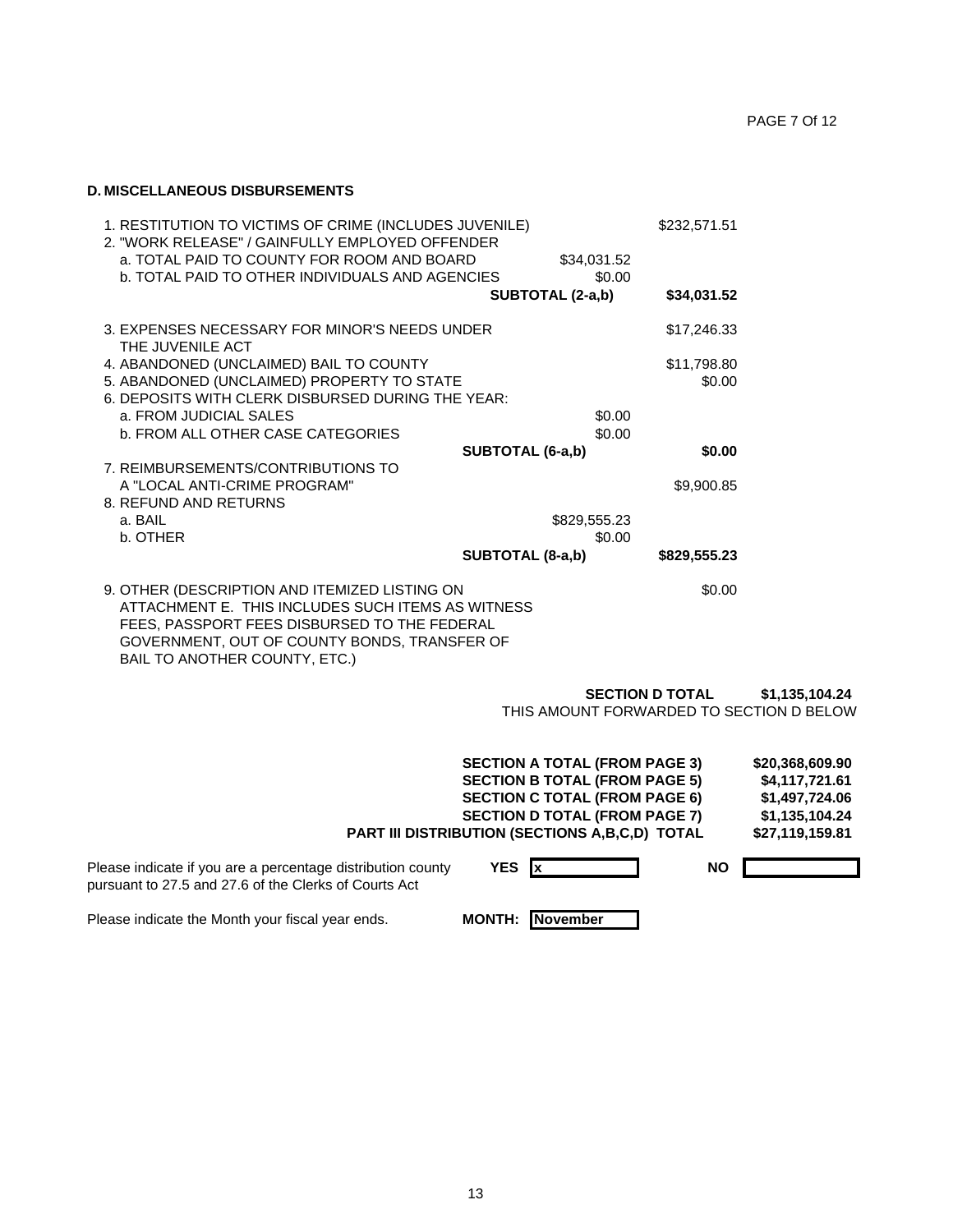#### **ATTACHMENT A**

### **LINE ITEM BREAKDOWN OF PART II. G.: ALL OTHER CLERK'S OFFICE EXPENSES**

#### **DESCRIPTION AMOUNT**

\$0.00 \$0.00 \$0.00 \$0.00 \$0.00 \$0.00 \$0.00 \$0.00 \$0.00 \$0.00 \$0.00 \$0.00 \$0.00 \$0.00 \$0.00 \$0.00 \$0.00 \$0.00 \$0.00 \$0.00 \$0.00 \$0.00 \$0.00 \$0.00 \$0.00 \$0.00 \$0.00 \$0.00 **ATTACHMENT A TOTAL \$0.00**

THIS TOTAL SHOULD MATCH PART II - SECTION G TOTAL ON PAGE 2. IF YOU NEED ADDITIONAL LINE ITEM DETAIL FOR THIS ATTACHMENT, SIMPLY INSERT ROWS TO THE SPREADSHEET AS REQUIRED.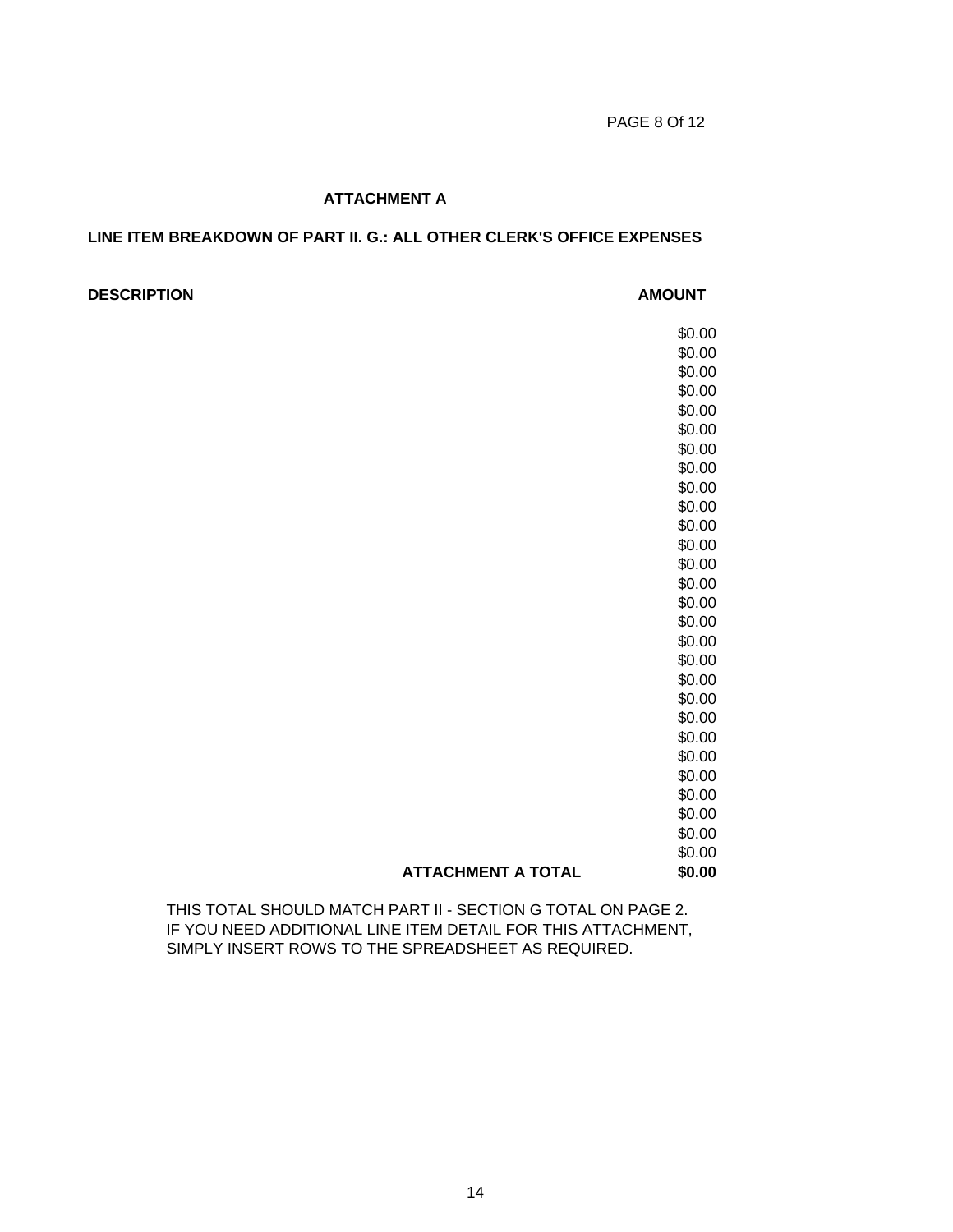#### **ATTACHMENT B**

#### **LINE ITEM BREAKDOWN OF PART III. B. (1), (1.1) AND (2) FINES, PENALTIES, ASSESSMENTS, CHARGES AND FORFEITURES PAID TO MUNICIPALITIES, DRUG TASK FORCE AND TOWNSHIPS**

| <b>NAME OF MUNICIPALITY,</b><br><b>TOWNSHIP, OR DRUG</b>    | <b>ALL</b><br><b>EXCEPT</b> |             | <b>CRIME</b> | <b>CRIME</b><br><b>LAB</b> |              |               |  |
|-------------------------------------------------------------|-----------------------------|-------------|--------------|----------------------------|--------------|---------------|--|
| <b>TASK FORCE</b>                                           | <b>DRUG</b>                 | <b>DRUG</b> | <b>LAB</b>   | <b>DUI</b>                 | <b>OTHER</b> | <b>TOTALS</b> |  |
| <b>Moline</b>                                               | \$262,899.01                | \$812.17    | \$0.00       | \$14,394.54                | \$0.00       | \$278,105.72  |  |
| <b>East Moline</b>                                          | \$152,541.43                | \$582.14    | \$0.00       | \$9,239.15                 | \$0.00       | \$162,362.72  |  |
| <b>Milan</b>                                                | \$70,052.65                 | \$41.25     | \$0.00       | \$3,689.02                 | \$0.00       | \$73,782.92   |  |
| <b>City of Rock Island</b>                                  | \$450,264.59                | \$986.93    | \$820.00     | \$33,962.99                | \$0.00       | \$486,034.51  |  |
| <b>Port Byron</b>                                           | \$81.50                     | \$0.00      | \$0.00       | \$0.00                     | \$0.00       | \$81.50       |  |
| <b>Hampton</b>                                              | \$6,484.90                  | \$0.00      | \$0.00       | \$502.40                   | \$0.00       | \$6,987.30    |  |
| <b>Silvis</b>                                               | \$28,526.35                 | \$0.00      | \$0.00       | \$2,087.43                 | \$0.00       | \$30,613.78   |  |
| <b>Hillsdale</b>                                            | \$3,016.00                  | \$0.00      | \$0.00       | \$36.60                    | \$0.00       | \$3,052.60    |  |
| Cordova                                                     | \$19,673.82                 | \$0.00      | \$0.00       | \$85.10                    | \$0.00       | \$19,758.92   |  |
| <b>Rapid City</b>                                           | \$2,609.03                  | \$0.00      | \$0.00       | \$392.00                   | \$0.00       | \$3,001.03    |  |
| <b>Coal Valley</b>                                          | \$43,310.47                 | \$0.00      | \$0.00       | \$1,507.21                 | \$0.00       | \$44,817.68   |  |
| <b>Andalusia</b>                                            | \$330.00                    | \$0.00      | \$0.00       | \$0.00                     | \$0.00       | \$330.00      |  |
| <b>Black Hawk College</b>                                   | \$141.16                    | \$0.00      | \$0.00       | \$0.00                     | \$0.00       | \$141.16      |  |
| <b>Sec of State</b>                                         | \$813.36                    | \$0.00      | \$0.00       | \$0.00                     | \$0.00       | \$813.36      |  |
| <b>R.I. County Sheriff</b>                                  | \$0.00                      | \$182.17    | \$0.00       | \$0.00                     | \$0.00       | \$182.17      |  |
| M.E.G.                                                      | \$0.00                      | \$580.03    | \$0.00       | \$0.00                     | \$0.00       | \$580.03      |  |
| <b>Il Dept of Natural Resources</b>                         | \$0.00                      | \$0.00      | \$0.00       | \$285.65                   | \$0.00       | \$285.65      |  |
| <b>Emergency Response</b>                                   | \$0.00                      | \$0.00      | \$0.00       | \$0.00                     | \$18,203.39  | \$18,203.39   |  |
| <b>Police Vehicle Fund</b>                                  | \$0.00                      | \$0.00      | \$0.00       | \$0.00                     | \$42,318.00  | \$42,318.00   |  |
| <b>School District</b>                                      | \$0.00                      | \$0.00      | \$0.00       | \$0.00                     | \$141.00     | \$141.00      |  |
| <b>Bond Forfeiture</b>                                      | \$0.00                      | \$0.00      | \$0.00       | \$0.00                     | \$9,382.97   | \$9,382.97    |  |
| <b>Child Pornography</b>                                    | \$0.00                      | \$0.00      | \$0.00       | \$0.00                     | \$490.98     | \$490.98      |  |
| <b>Drug Task Force</b>                                      | \$0.00                      | \$0.00      | \$0.00       | \$0.00                     | \$0.00       | \$0.00        |  |
| <b>SUBTOTALS</b>                                            | \$1,040,744.27 \$3,184.69   |             | \$820.00     | \$66,182.09                | \$70,536.34  |               |  |
| (ADD SUBTOTALS ABOVE) ATTACHMENT B TOTALS<br>\$1,181,467.39 |                             |             |              |                            |              |               |  |

THIS TOTAL SHOULD MATCH PART III - SECTION B (1), (1.1), AND (2) TOTAL ON PAGE 3. IF YOU NEED ADDITIONAL LINE ITEM DETAIL FOR THIS ATTACHMENT, SIMPLY INSERT ROWS TO THIS SPREADSHEET AS REQUIRED.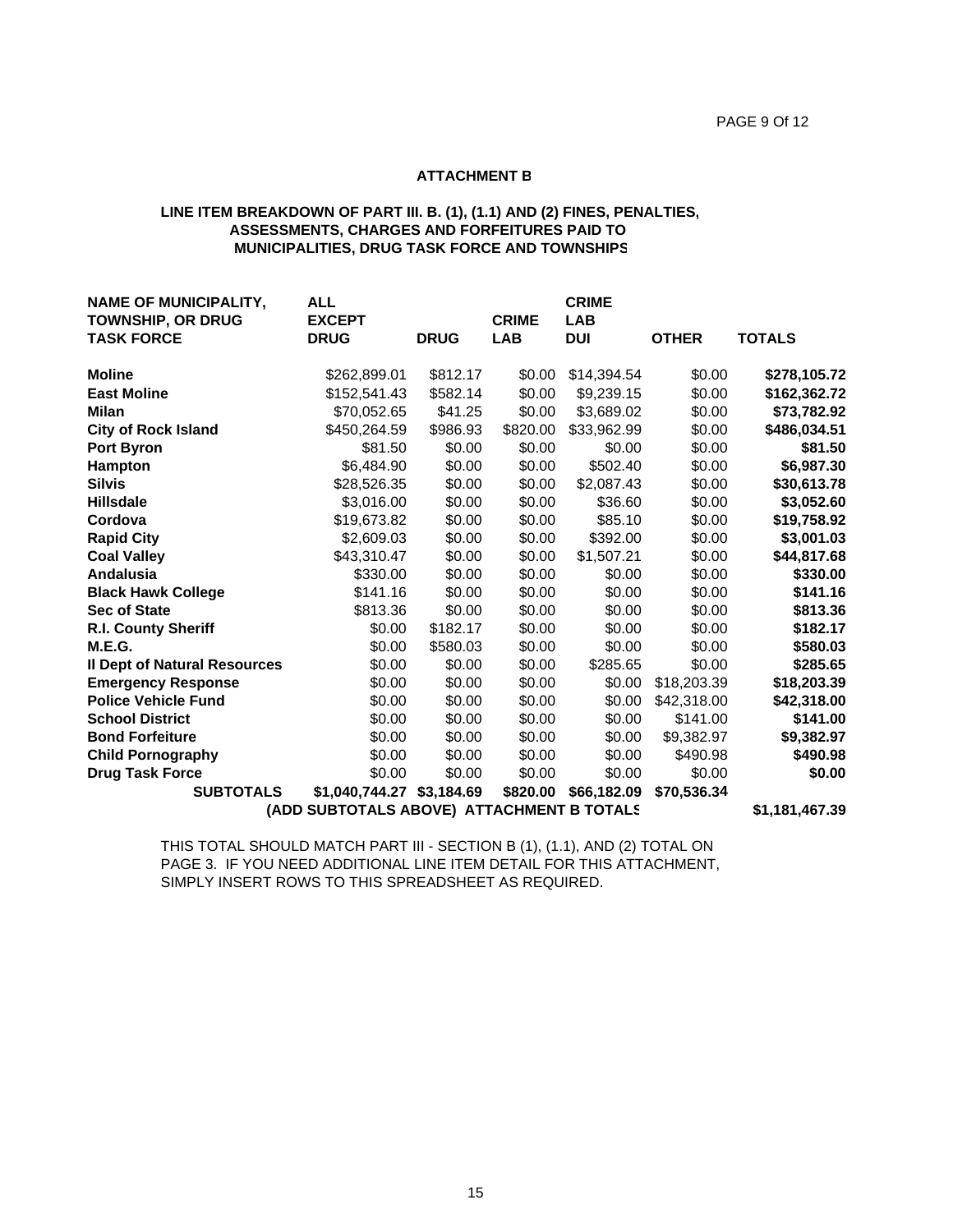### **ATTACHMENT C**

#### **LINE ITEM BREAKDOWN OF PART III. B. (3) (g): "OTHER"**

#### **DESCRIPTION AMOUNT**

County Fee \$312,297.64 Police Vehicle Fund \$7,623.50 \$0.00 \$0.00 \$0.00 \$0.00 \$0.00 \$0.00 \$0.00 \$0.00 \$0.00 \$0.00 \$0.00 \$0.00 \$0.00 \$0.00 \$0.00 \$0.00 \$0.00  **ATTACHMENT C TOTAL \$319,921.14**

THIS TOTAL SHOULD MATCH PART III - SECTION B (3) (g) (OTHER) TOTAL ON PAGE 3. IF YOU NEED ADDITIONAL LINE ITEM DETAIL FOR THIS ATTACHMENT, SIMPLY INSERT ROWS TO THE SPREADSHEET AS REQUIRED.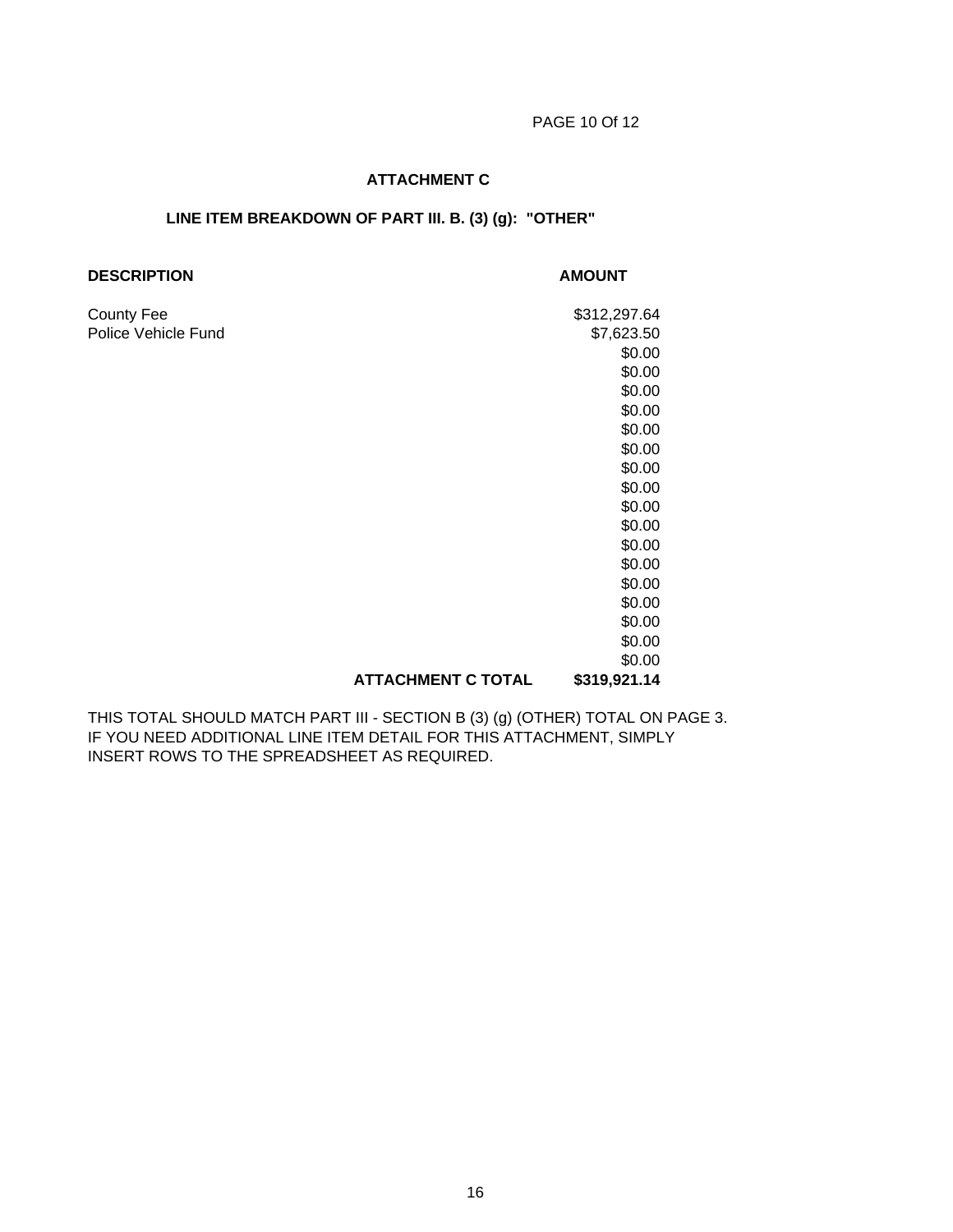# **ATTACHMENT D**

# **LINE ITEM BREAKDOWN OF PART III. B. (4) 999: "OTHER"**

| <b>DESCRIPTION</b>  |                           | <b>AMOUNT</b> |
|---------------------|---------------------------|---------------|
| PES TESTING FUND    |                           | \$1,589.00    |
| <b>WITNESS FEES</b> |                           | \$15,421.31   |
|                     |                           | \$0.00        |
|                     |                           | \$0.00        |
|                     |                           | \$0.00        |
|                     |                           | \$0.00        |
|                     |                           | \$0.00        |
|                     |                           | \$0.00        |
|                     |                           | \$0.00        |
|                     |                           | \$0.00        |
|                     |                           | \$0.00        |
|                     |                           | \$0.00        |
|                     |                           | \$0.00        |
|                     |                           | \$0.00        |
|                     |                           | \$0.00        |
|                     |                           | \$0.00        |
|                     |                           | \$0.00        |
|                     |                           | \$0.00        |
|                     |                           | \$0.00        |
|                     |                           | \$0.00        |
|                     |                           | \$0.00        |
|                     |                           | \$0.00        |
|                     |                           | \$0.00        |
|                     |                           | \$0.00        |
|                     |                           | \$0.00        |
|                     |                           | \$0.00        |
|                     |                           | \$0.00        |
|                     | <b>ATTACHMENT D TOTAL</b> | \$17,010.31   |

THIS TOTAL SHOULD MATCH PART III - SECTION B (4) 999. (OTHER) TOTAL ON PAGE 5.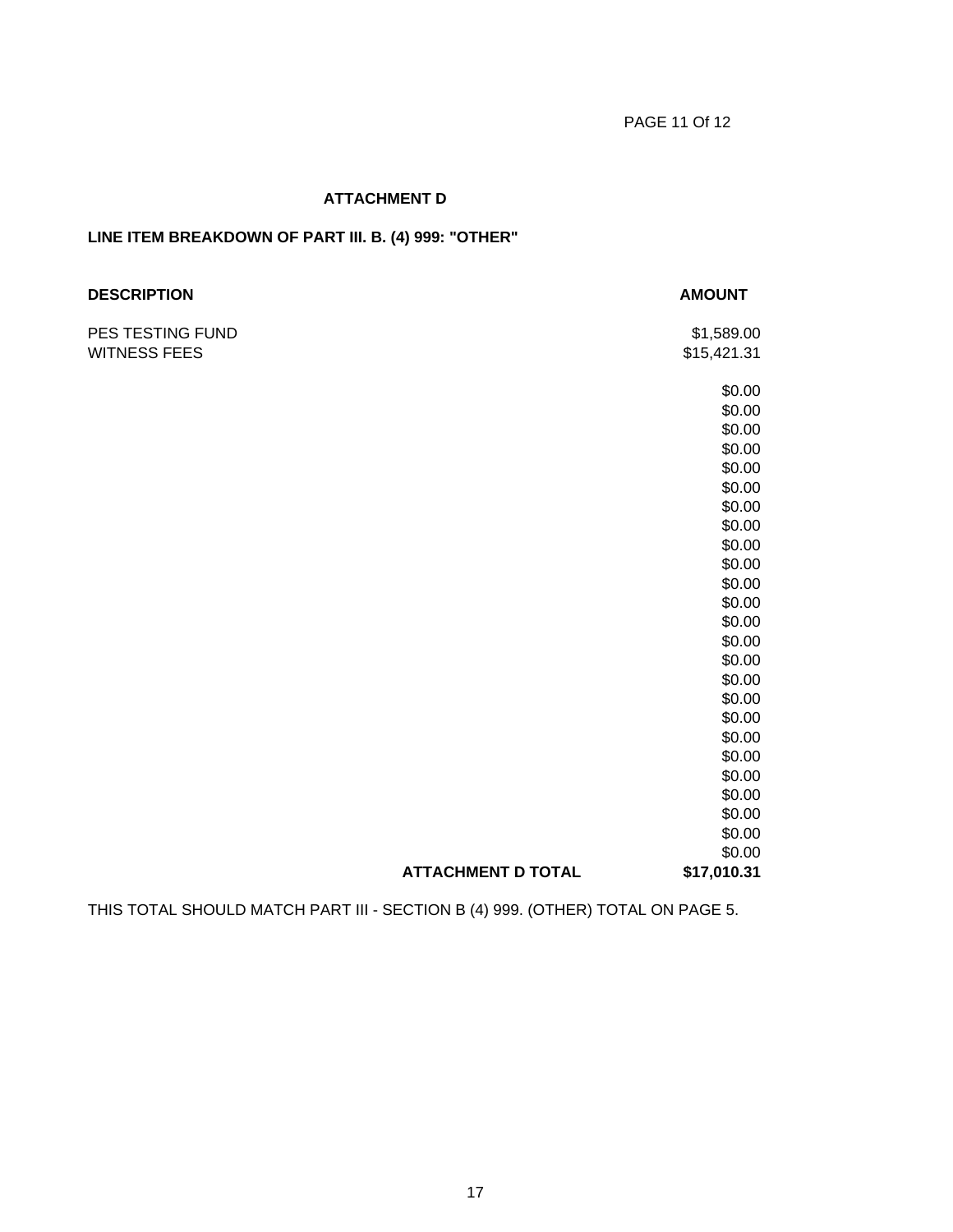#### **ATTACHMENT E**

#### **LINE ITEM BREAKDOWN OF PART III. D. (9): "OTHER"**

#### DESCRIPTION **AMOUNT**

\$0.00 \$0.00 \$0.00 \$0.00 \$0.00 \$0.00 \$0.00 \$0.00 \$0.00 \$0.00 \$0.00 \$0.00 \$0.00 \$0.00 \$0.00 \$0.00 \$0.00 \$0.00 \$0.00  **ATTACHMENT E TOTAL \$0.00**

THIS TOTAL SHOULD MATCH PART III - SECTION D. (9) (Other) TOTAL ON PAGE 7. IF YOU NEED ADDITIONAL LINE ITEM DETAIL FOR THIS ATTCHEMENT, SIMPLY INSERT ROWS TO THE SPREADSHEET AS REQUIRED.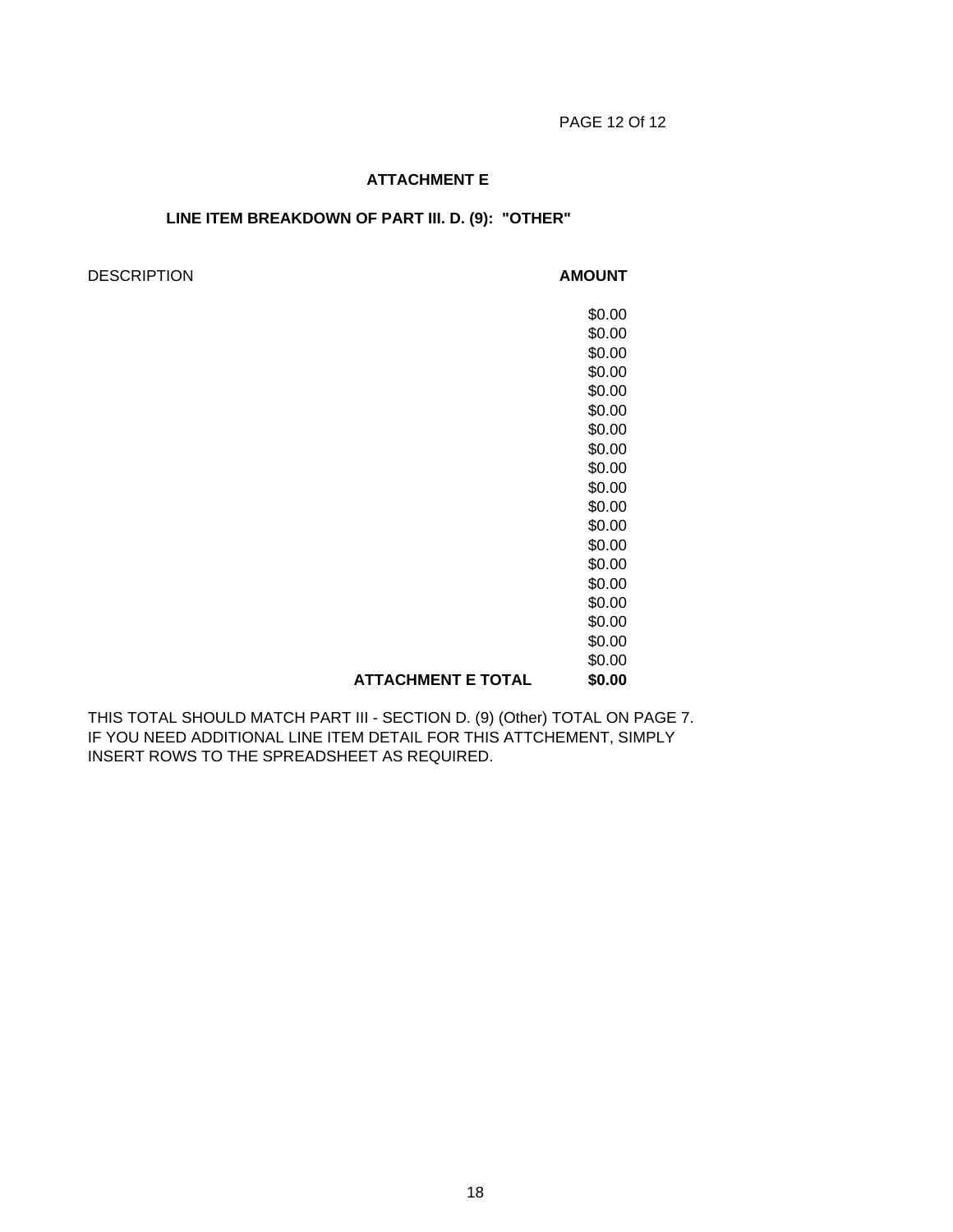#### **Agency Fund Note to Report J – Annual Financial Report**

#### **Note 1. Basis of Presentation**

The accompanying Report J – Annual Financial Report includes activity for the year representing revenue earned by the Circuit Clerk's office and the distribution of funds held by the Circuit Clerk's office in an agency capacity for others. The information in this report is presented in accordance with the requirements of the Administrative Office of the Illinois Courts. Therefore, some amounts presented in this report may differ from amounts presented in, or used in the preparation of, the Agency Fund Financial Statement.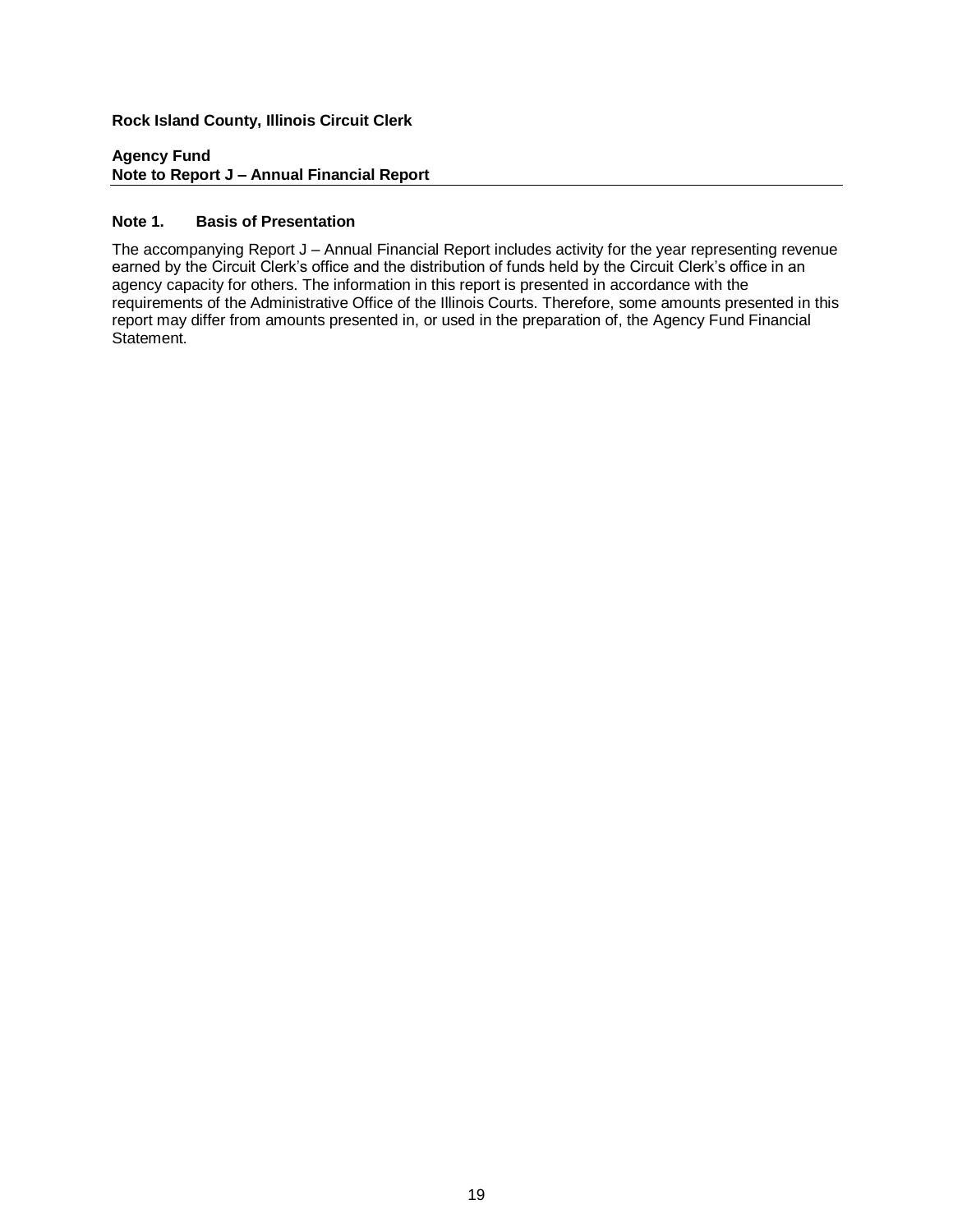

**Independent Auditor's Report on Internal Control Over Financial Reporting and on Compliance and Other Matters Based on an Audit of Financial Statements Performed in Accordance With** *Government Auditing Standards*

To the Circuit Clerk and Members of the County Board Rock Island County, Illinois Rock Island, Illinois

We have audited the fiduciary fund financial statement of Rock Island County, Illinois Circuit Clerk statement of assets and liabilities – Fiduciary Fund, Agency Fund as of and for the year ended November 30, 2011, and have issued our report thereon dated April 30, 2012. Rock Island County, Illinois Circuit Clerk has not presented a management's discussion and analysis that accounting principles generally accepted in the United States of America regard as necessary to supplement, although not required to be part of, the financial statements. We conducted our audit in accordance with auditing standards generally accepted in the United States of America and the standards applicable to financial audits contained in *Government Auditing Standards*, issued by the Comptroller General of the United States.

#### **Internal Control Over Financial Reporting**

Management of Rock Island County, Illinois Circuit Clerk is responsible for establishing and maintaining effective internal control over financial reporting. In planning and performing our audit, we considered Rock Island County, Illinois Circuit Clerk, a department of Rock Island County, Illinois' internal control over financial reporting as a basis for designing our auditing procedures for the purpose of expressing our opinion on the financial statement, but not for the purpose of expressing an opinion on the effectiveness of Rock Island County, Illinois Circuit Clerk's internal control over financial reporting. Accordingly, we do not express an opinion on the effectiveness of Rock Island County, Illinois Circuit Clerk's internal control over financial reporting.

A deficiency in internal controls exists when the design or operation of a control does not allow management or employees, in the normal course of performing their assigned functions, to prevent or detect and correct misstatements on a timely basis.

A material weakness is a deficiency or combination of deficiencies in internal control, such that there is a reasonable possibility that a material misstatement of Rock Island County, Illinois Circuit Clerk's financial statement will not be prevented or detected and corrected on a timely basis.

Our consideration of the internal control over financial reporting was for the limited purpose described in the first paragraph of this section and was not designed to identify all deficiencies in the internal control over financial reporting that might be deficiencies, significant deficiencies or material weaknesses. We did not identify any deficiencies in internal control over financial reporting that we consider to be material weaknesses as defined above.

20